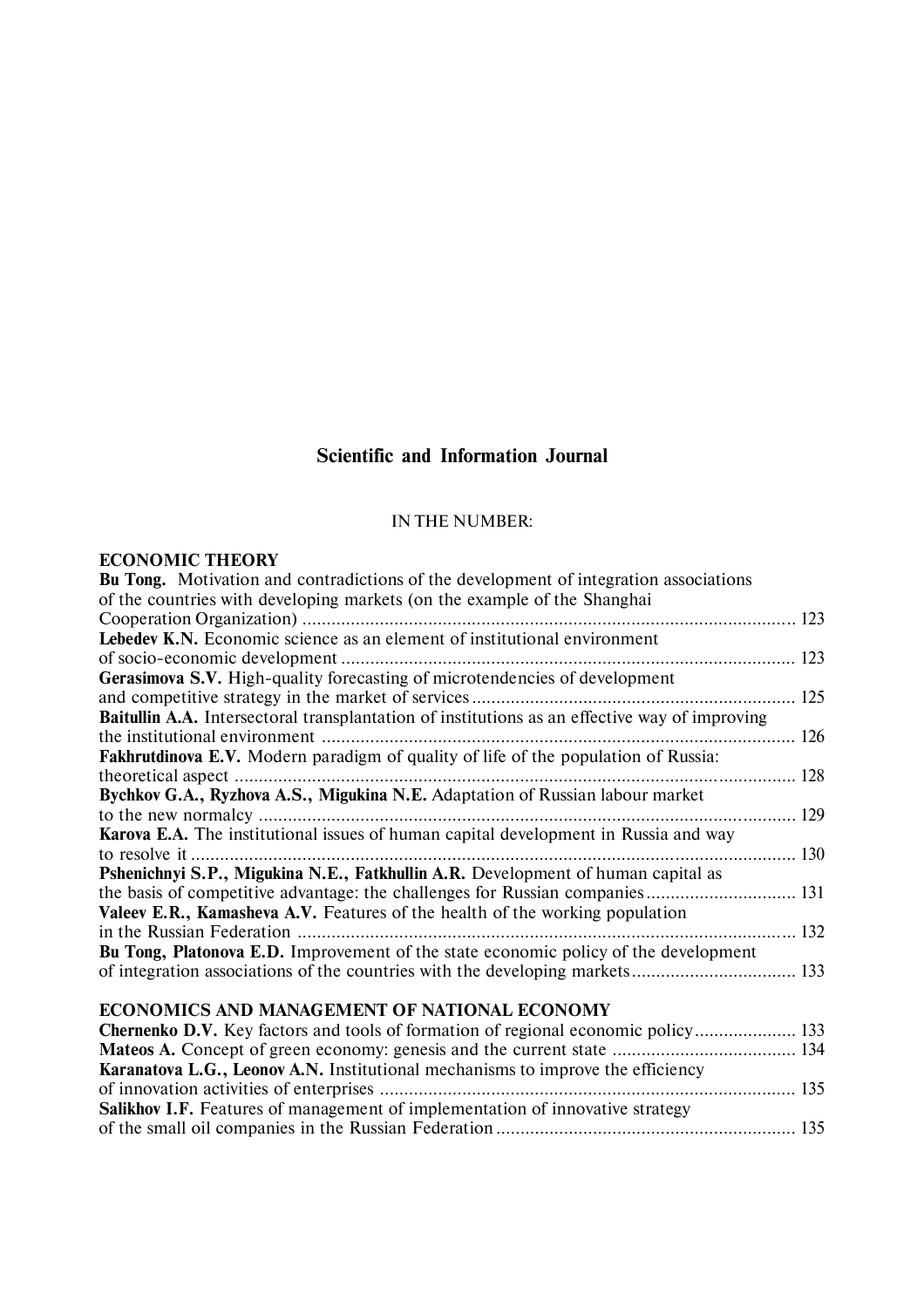| 122 English Version | Economic<br><b>Sciences</b>                                                             | 12(145)<br>2016 |
|---------------------|-----------------------------------------------------------------------------------------|-----------------|
|                     |                                                                                         |                 |
|                     | Diachenko O.I. The method of oil and gas fields operational efficiency management  136  |                 |
|                     | <b>Kazarian M.A., Charyeva M.E.</b> Franchising in the food industry as a new strategy  |                 |
|                     |                                                                                         |                 |
|                     | Kostiushin E.K., Mikhailov F.B., Leukhin A.O. The management of professional adaptation |                 |
|                     |                                                                                         |                 |
|                     | Postovalova A.A., Dolmatov A.V. International experience in the development             |                 |
|                     |                                                                                         |                 |
|                     | Pilipenko A.I. The formation of the creative potential of future economists, engineers: |                 |

# **FINANCE, MONEY CIRCULATION AND CREDIT**

| <b>Manuilenko V.V.</b> A study of the relationship and characteristics of the concepts       |  |
|----------------------------------------------------------------------------------------------|--|
|                                                                                              |  |
| <b>Manuilenko V.V.</b> Assessment of financial security of the corporation on the basis      |  |
| of the implementation of international methods of analysis of probability of bankruptcy  141 |  |

the problem of real cognitive representations .......................................................................... 139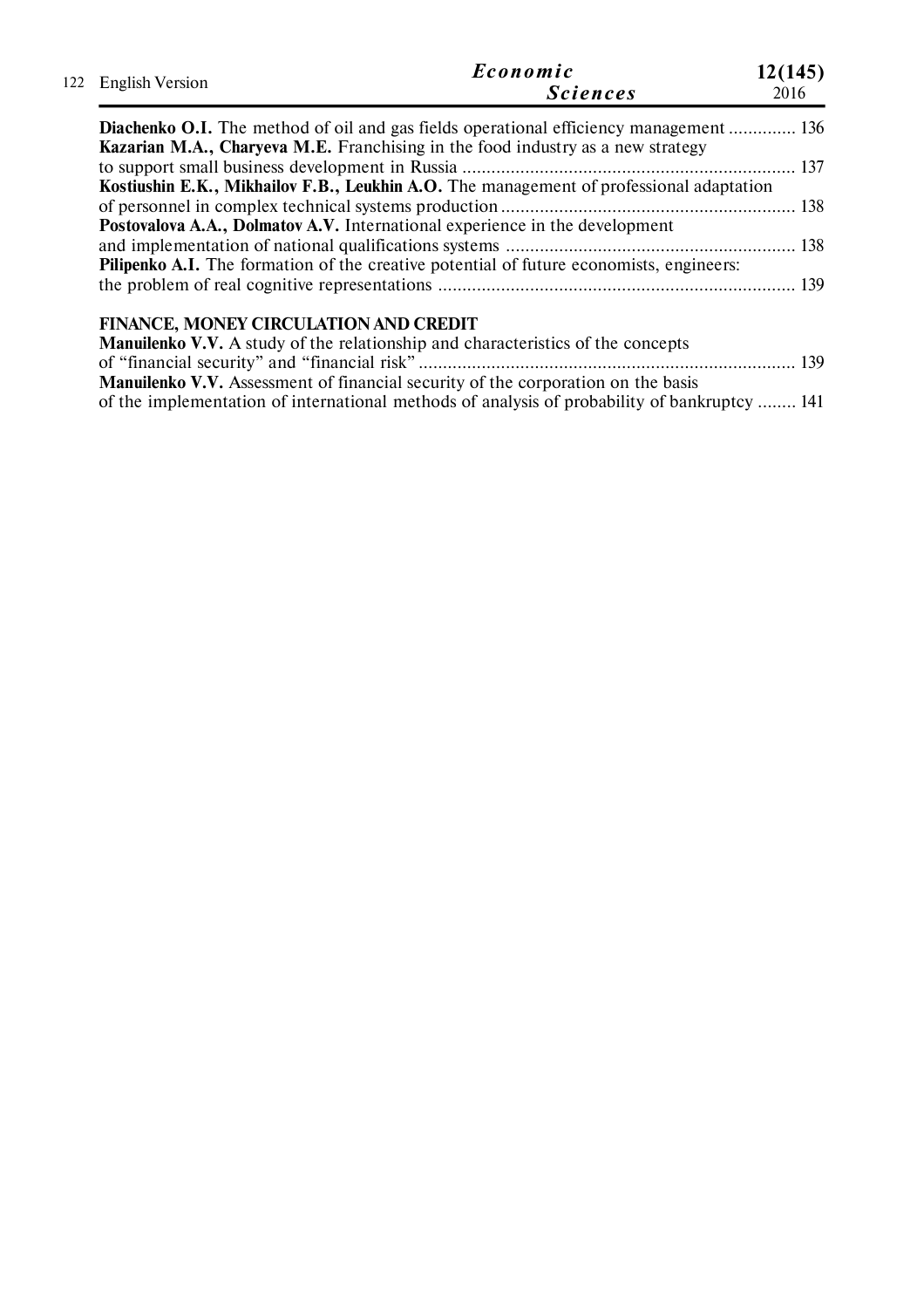| <b>English Version</b> | Economic        | 12(145) | 122 |
|------------------------|-----------------|---------|-----|
|                        | <b>Sciences</b> | 2016    | 129 |
|                        |                 |         |     |

# **ECONOMIC THEORY**

### **MOTIVATION AND CONTRADICTIONS OF THE DEVELOPMENT OF INTEGRATION ASSOCIATIONS OF THE COUNTRIES WITH DEVELOPING MARKETS (ON THE EXAMPLE OF THE SHANGHAI COOPERATION ORGANIZATION)**

© 2016 Bu Tong Moscow Pedagogical State University 88, Vernadskogo prospect, Moscow, 119571, Russia E:mail: Chairt.etm@bk.ru

The author has showed the groups of the contradictions in the bilateral and the multilateral economic relationships between the countries in the "orbit" of the SCO. It is proved that the economic interest of businessmen should be a driving force of the integration processes at the micro level.

*Key words:* globalization, economic policy, international economic integration, international security, contradictions of regional integration, Shanghai Cooperation Organization.

The relevance of the study is determined by the need to identify the motivation and the contradictions in the development of the integration's associations of the countries with developing markets in order to create an effective economic policy of states in the field of interstate integration on the example of the Shanghai Cooperation Organization (SCO). Historically SCO arose as the organization with a high priority to ensure the security and counter-terrorism. Further motivation for the development of the SCO due to the need for economic integration as a factor of economic security. The author has highlighted the features of the SCO as an economic integration's association that includes countries with the different status of the participation in integration processes and with the different economic potentials. The author has showed the groups of the contradictions in the bilateral and the multilateral economic relationships between the countries in the "orbit" of the SCO. It is proved that the economic interest of businessmen should be a driving force of the integration processes at the micro level. The author has drawn a conclusion on the planned positive effect from an economic component of the Project of the Silk Way for all countries in "orbit" of SCO.

*Received for publication on 01.11.2016*

## **ECONOMIC SCIENCE AS AN ELEMENT OF INSTITUTIONAL ENVIRONMENT OF SOCIO-ECONOMIC DEVELOPMENT**

© 2016 Lebedev Konstantin Nikolaevich Doctor of Economics, Professor of the Department of Economic Theory Financial University under the Government of the Russian Federation 49, Leningradskii prospect, Moscow, 125993, Russia E-mail: KNLebedev@fa.ru

In this article it is proved that the most important element of the institutional environment is the economic science, reveals the composition of its provisions, which are the rules of the research activities, but also the rules of economic governance, the mechanisms that are at the disposal of science to enforce the rules generated by it.

*Key words:* institutions, institutional environment, economic science as institution.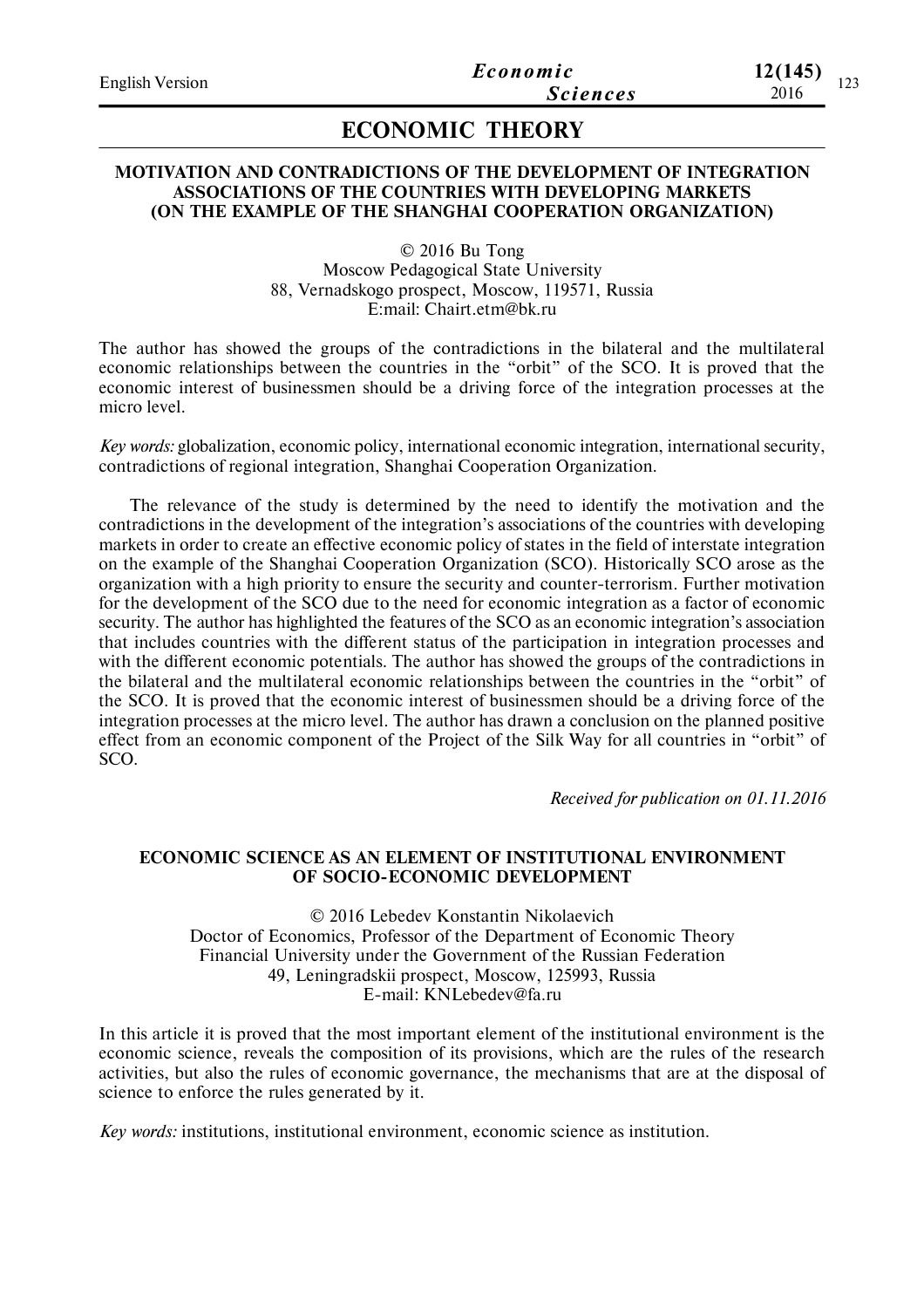| 124 English Version | Economic | 12(145)         |      |
|---------------------|----------|-----------------|------|
|                     |          | <b>Sciences</b> | 2016 |

One of the first developers of the theory of the methodology of economic research John N. Keynes, the father of John M. Keynes, showed that political economy sets the rules of practical life, and the role of those is being performed by the results of not only normative, but also positive studies. The rules referred to by John N. Keynes, are rules of economic policy, including its implementation, and also rules of its development by subjects of management. Such, only in a more detailed form, are developed and in the sciences that studies the functioning of elements of the economy. A significant part of the rules of both scientific and practical economic studies, formulates methodology of economic research and sciences about economic management. Specific part of the "scientific" rules are definitions and interpretations of various economic phenomena. Science involves a variety of mechanisms to enforce compliance with its rules, as scientific and business executives. The mechanisms of enforcing the rules of economic governance are, above all, the agitation and condemnation.

### *References*

1. Nort D.K. (1993) *Instituty i ekonomicheskii rost: istoricheskoe vvedenie* [*Institutions and economic growth: historical introduction*]. Moscow, vol. 2, pр. 69-91.

2. Pasporta nauchnykh spetsial'nostei: 08.00.01 Ekonomicheskaya teoriya [Passports of scientific specialties: 08.00.01 Economic theory]. Available from: http://vak.ed.gov.ru/316.

3. Keins Dzh.N. (1899) *Predmet i metod politicheskoi ekonomii* [*The subject and method of political economy*]. Moscow, [IV] 279 p.

4. Osnovy teorii upravleniya (2003) [The basics of control theory] : textbook. Еd. V.N. Parakhinа, L.I. Ushvitskii. Moscow, pp. 48-52.

5. Ford G. (1928) *Moya zhizn', moi dostizheniya* [*My life, my achievements*]. Leningrad, p. 3.

6. Yakokka L. (1990) *Kar'era menedzhera* [*Career Manager*]. Moscow, 384 p.

7. Straiker P. (2007) *Mozhete li vy proanalizirovat' etu problemu?* [*Can you analyze this problem?*] Sposob analiza etoi problem [Method of analysis of the problem]. Moscow, pp. 95-135.

8. Kon A. (1928) *Kurs politicheskoi ekonomii* [*Course of political economy*]. Part I. Moscow ; Leningrad, p. 8.

9. Ostrovitianov K.V. et al. (1962) *Politicheskaya ekonomiya* [*Political economy*]. Moscow, p. 5.

10. Politicheskaya ekonomiya. Sotsializm - pervaya faza kommunisticheskogo sposoba proizvodstva (1974) [Political economy. Socialism - the first phase of the Communist mode of production] : textbook. Еd. N.D. Kolesov. Moscow, p. 6.

11. Medvedev V.A. et al. (1988) *Politicheskaya ekonomiya* [*Political economy*] : textbook. Moscow, p. 48.

12. Budovich Iu.I. (2015) Diskussiya o predmete ekonomicheskoi teorii v XXI v.: perevod v konstruktivnoe ruslo [Discussion of the subject matter of economic theory in the XXI century: translation in a constructive direction]. Moscow, 536 p.

13. Belotelova N.P., Belotelova Zh.S. (2013) *Den'gi. Kredit. Banki* [*Money. Credit. Banks*] : textbook, 4 ed. Moscow, p. 21.

14. Baidullin A.E. (2016) Ekonomiko-teoreticheskii analiz sushchnosti kreditnykh otnoshenii [Economic-theoretical analysis of essence of credit relations]. *Ekonomicheskie nauki = Economic science,* 8 (141), p. 8.

15. 25 polozhenii po bukhgalterskomu uchetu (2014) [25 provisions for accounting]. Moscow, 333 p.

16. Alekseeva G.I. et al. (2013) *Bukhgalterskii uchet* [*Accounting*] : textbook. Moscow, p 2.

17. Pacholi L. (2001) *Traktat o schetakh i zapisyakh* [*Treatise on accounts and records*]. Еd. Ia.V. Sokolov. Moscow, 368 p.

18. Khendriksen E.S., van Breda M.F. (2000) Teoriya bukhgalterskogo ucheta [Accounting Theory]. Moscow, p. 49.

19. Pil'menshtein D.I. (1968) *Osnovy bukhgalterskogo ucheta* [*Fundamentals of accounting*] : ucheb. posobie. Moscow, p. 11.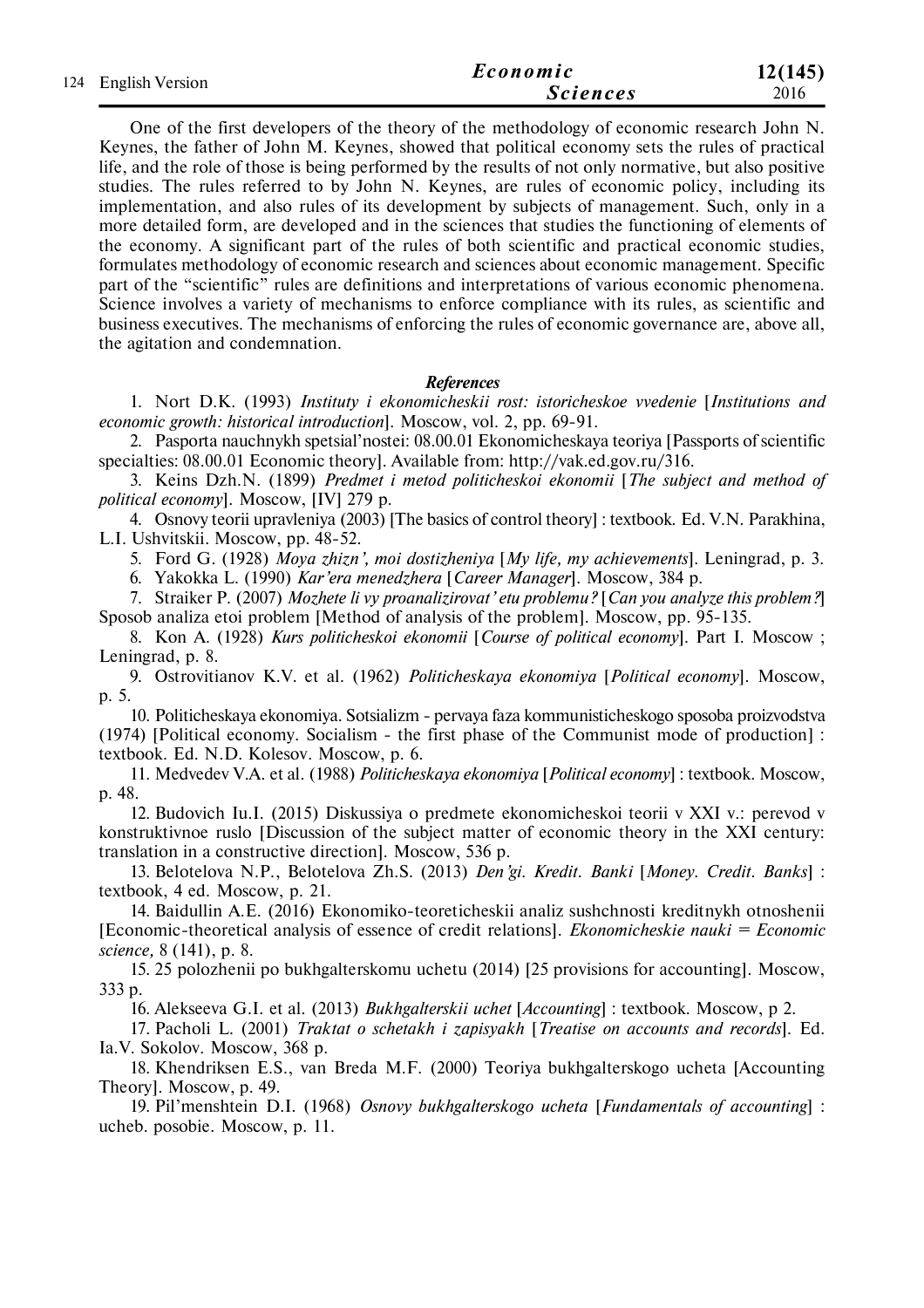| <b>English Version</b> | Economic        | 12(145)<br>$1 \cap \mathcal{L}$ |
|------------------------|-----------------|---------------------------------|
|                        | <i>Sciences</i> | ⊥∠J<br>2016                     |

20. Polterovich V.M. (2001) Transplantatsiya ekonomicheskikh institutov [Transplantation of economic institutions]. *Ekonomicheskaya nauka sovremennoi Rossii = Economics of contemporary Russia*, 3, p. 27.

21. VTB Bank. Available from: www.vtb.ru.

22. Financial University under the Government of the Russian Federation. Available from: www.fa.ru.

23. Keins Dzh.M. (1993) Izbrannye proizvedeniya [Selected works]. Moscow, p. 518.

*Received for publication on 02.11.2016*

### **HIGH-QUALITY FORECASTING OF MICROTENDENCIES OF DEVELOPMENT AND COMPETITIVE STRATEGY IN THE MARKET OF SERVICES**

© 2016 Gerasimova Svetlana Vitalievna PhD in Economics, Associate Professor Moscow State University of Medicine and Dentistry 20/1, Delegatskaia str., Moscow, 127473, Russia E-mail: lanapost@inbox.ru

Article contains a statement of the concept of high-quality forecasting at the different levels of tendencies of the external environment in the market of services. Feasibility of forecasting of microtendencies of the market and structure of jet competitive strategy on the basis of macroeconomic trends is proved. The polycyclic model is applied to perspective multiphase forecasting of dynamics of change of GDP of the Russian Federation for the period till 2020.

*Key words:* quality, economic forecasting, macrotendency, microtendency, market, service, strategy, innovation.

#### *References*

1. Menshikov S.M., Klimenko L.A. (2014) *Dlinie volni v ekonomike* [*Long waves in economy*]. Moscow, p 288.

2. Evstigneeva L.P., Evstigneev R.N. (2012) *Ekonomika kak cinergeticheskaya sistema* [*Economy as synergetic system*]. Moscow, p. 272.

3. Guskova M.F., Sterlikov P.F., Sterlikov F.F. (2016) K voprosy otsenki biznesa [To a question of business assessment]. *Ekonomicheskie nauki = Economic Sciences*, 9 (142), p. 30-36.

4. Guskova M.F., Sterlikov P.F., Sterlikov F.F. (2006) Methodological and theoretical preconditions of the analysis of the economic content of the quality and utility of goods. *Vestnik of economic integration*, 1, pp. 18-27.

5. Gerasimova S.V. (2013) Innovacii kak faktor razvitiya konkurentosposobnosti uslug stomatologicheskih klinnik [Innovations as factor of development of competitiveness of services of dental clinics]. In: *Nauka i obrazovanie XXI veke: sbornik nauchnih trudov Mezdunarodnoi nauchnoprakticheskoi konferencii, 30.09* / M-vo nauki i obrazovaniya RF. = *Science and education in the XXI century: The collection of scientific works on materials of the International scientific and practical conference, 30.09.* Ministry of science and education of the Russian Federation. Tambov.

6. Chan Kim, Rene Moborn (2014) *Strategiya golubogo okeana* [*Blue Ocean Strategy*]. Moscow, p. 304.

6. Gerasimova S.V. (2014) Optimizatsiya innovatsionnogo razvitiya konkurentosposobnosti uslug v usloviyah neopredelennosti [Optimization of innovative development of competitiveness of services in the conditions of economic uncertainty]. *Voprosi ekonomiki i prava = Urgent problems of economy and right,* 1 (110), pp. 64-67.

*Received for publication on 06.11.2016*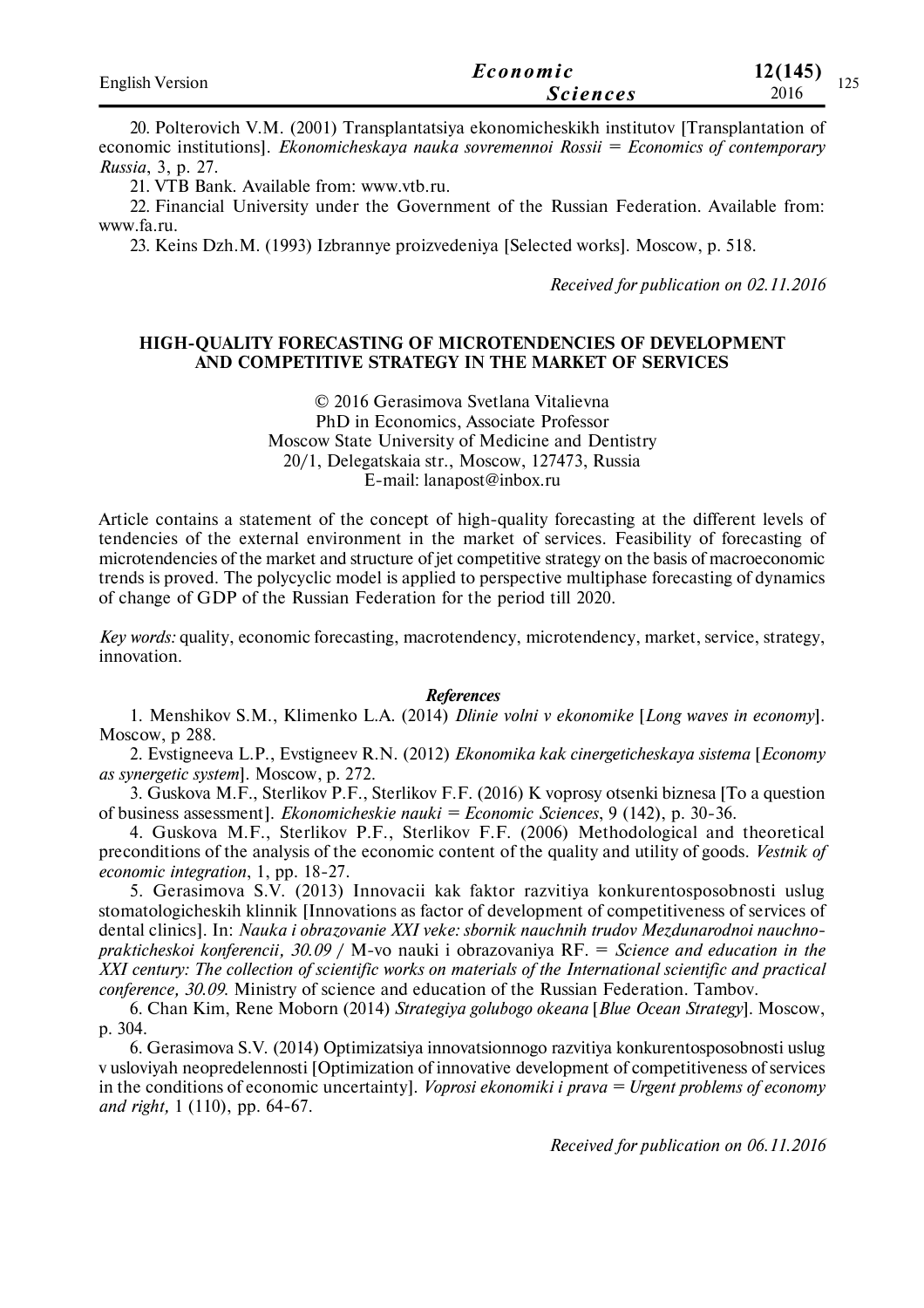| 126 English Version | Economic        | 12(145) |
|---------------------|-----------------|---------|
|                     | <b>Sciences</b> | 2016    |

### **INTERSECTORAL TRANSPLANTATION OF INSTITUTIONS AS AN EFFECTIVE WAY OF IMPROVING THE INSTITUTIONAL ENVIRONMENT**

© 2016 Baitullin Adele Anverovich Financial University under the Government of the Russian Federation 49, Leningradskii prospect, Moscow, 125993, Russia E-mail: baidoulline@gmail.com

The paper justifies this method of improving the institutional environment of socio-economic development of the country, as the exchange of effective institutions and between financial and non-financial sectors of the economy, it proves its special efficiency due to the relatively independent development of the management of these sectors of the economy and its scientific support.

*Key words:* institutions, cross-sectoral transplantation institutes, the Institute of reservations.

Traditionally, transplantation of institutions, i.e., the borrowing of institutions, which developed in a different institutional environment, is considered in institutional theory narrowly as an exclusively cross-country process. Meanwhile, institutional development in the country largely goes towards the cross-elemental transplantation of institutions, for example through the exchange of effective institutions between subjects of the Russian Federation. One of the most effective ways of improving the institutional environment is this kind of cross-elemental exchange of models of effective institutions, as mutual transplantation of institutions of non-financial and financial sectors of the economy, due to the relatively isolated nature of development of management in these sectors of the economy and its scientific support.

### *References*

1. Polterovich V.M. (2001) Transplantatsiya ekonomicheskikh institutov [Transplantation of economic institutions]. *Ekonomicheskaya nauka sovremennoi Rossii = Economics of contemporary Russia,* 3, p. 24.

2. Lesnykh V.V., Il'iashenko V.V. (2009) *Institutsional'naya ekonomika* [*Institutional Economics*] : ucheb. posobie. Ekaterinburg, p. 259.

3. Shestakov S. (2016) *Tyumenskaya oblast' uchitsya u drugikh regionov i delitsya sobstvennym opytom* [*The Tyumen region learn from other regions and share their own experiences*]. Available from: http://news.megatyumen.ru/news/society/176633.

4. Rokhmistrov M. (2013) *Glavam drugikh regionov nuzhno pouchit'sya u Kadyrova tomu, kak nuzhno rukovodit'* [*Heads of other regions need to learn from Kadyrov on how to manage*]. Available from: http://regions.ru/news/2467456.

5. Nikitin A. (2015) *Regionam est' chemu pouchit'sya u Ryazanskoi oblasti. Novosti ASI* [*Regions can learn from the Ryazan region*]. Available from: http://asi.ru/news/43586.

6. Drugim regionam est' chemu pouchit'sya u astrakhantsev [Other regions can learn from Astrakhan]. Available from: https://www.astrobl.ru/news/49448.

7. Subbotin V. (2016) *V Voronezhskoi oblasti vpervye zapustyat MFTs dlya biznesa. Nash region stal ""pilotnym" v provodimom eksperimente* [*In the Voronezh region for the first time will launch the MFC for business. Our region has become "the"pilot" in the ongoing experiment*]. Available from: https://novostivoronezha.ru/2016/10/24/66812.

8. Romanova M. *Rostovskaya oblast' zapustila pilotnyi proekt "MFTs dlya biznesa"* [*Rostov region launched a pilot project "MPC for business"*]. Available from: http://don24.ru/publications/ 13419.

9. Budovich Iu.I. (2015) *Diskussiya o predmete ekonomicheskoi teorii v XXI v.: perevod v konstruktivnoe ruslo* [*Discussion of the subject matter of economic theory in the XXI century: translation in a constructive direction*]. Moscow, pp. 78-79.

10. Konstitutsiya Rossiiskoi Federatsii (prinyata vsenarodnym golosovaniem 12.12.1993) (s uchetom popravok, vnesennykh Zakonami RF o popravkakh k Konstitutsii RF ot 30.12.2008  $\Box$  6-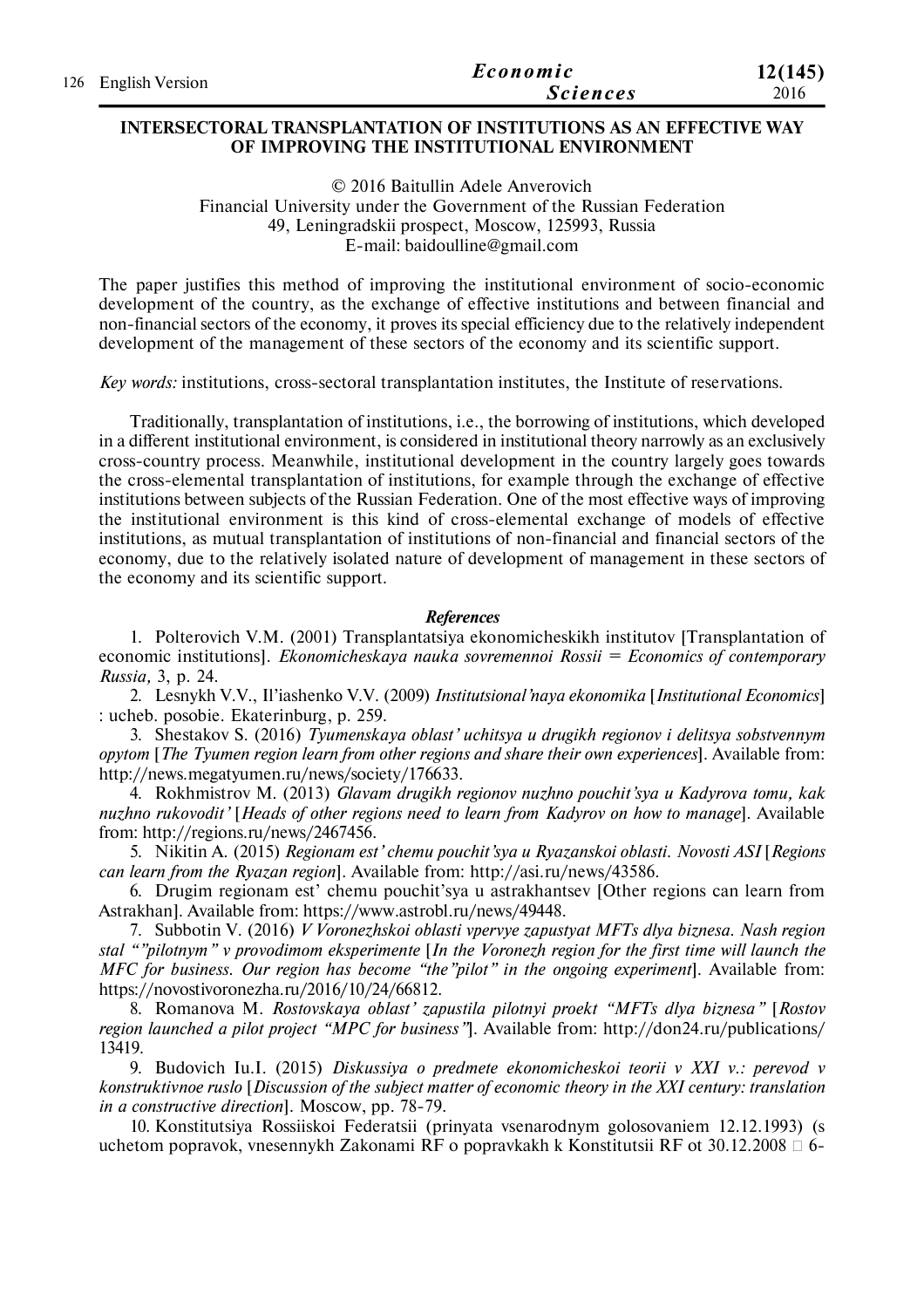| <b>English Version</b> | Economic        | 12(145) | $\sim$ $\sim$ $\sim$ |
|------------------------|-----------------|---------|----------------------|
|                        | <i>Sciences</i> | 2016    | $\mathbf{1}$         |

FKZ, ot 30.12.2008  $\Box$  7-FKZ, ot 05.02.2014  $\Box$  2-FKZ, ot 21.07.2014  $\Box$  11-FKZ) [The Constitution of the Russian Federation (adopted by popular vote 12.12.1993) (as amended, amended Laws of the Russian Federation on amendments to the Constitution of the Russian Federation from 30.12.2008 N 6-FKZ, from 30.12.2008 N 7-FCL from 05.02.2014 No. 2-FKZ, from 21.07.2014 N 11-FKZ]. Available from: http://www.consultant.ru/document/cons\_doc\_LAW\_28399.

11. Nalogovyi kodeks Rossiiskoi Federatsii (NK RF) [Tax code of the Russian Federation] Available from: /base.garant.ru/10900200.

12. Federal'nyi zakon ot 28 iyunya 2014 g. N 172-FZ "O strategicheskom planirovanii v Rossiiskoi Federatsii" [Federal law of June 28, 2014 No. 172-FZ "On strategic planning in the Russian Federation"]. Available from: https://rg.ru/2014/07/03/strategia-dok.html.

13. Munitsipal'noe kazennoe uchrezhdenie "Mnogofunktsional'nyi tsentr predostavleniya gosudarstvennykh i munitsipal'nykh uslug goroda Rostova-na-Donu" [Municipal state institution "Multifunctional center providing state and municipal services of the city of Rostov-on-don"]. Available from: http://www.mfcrnd.ru/about/mfts-dlya-biznesa/index.php?bitrix\_include\_ areas=Y&clear\_cache=Y.

14. Dolova M. *V Kabardino-Balkarii zapustili pilotnyi proekt MFTs dlya biznesa* [*In Kabardino-Balkaria launched a pilot project of the IFC for business*]. Available from: http://kavtoday.ru/21715.

15. Shestakov S. *Tyumenskaya oblast' uchitsya u drugikh regionov i delitsya sobstvennym opytom* [*The Tyumen region learn from other regions and share their own experiences*]. Available from: http:/ /news.megatyumen.ru/news/society/176633.

16. Ukaz Prezidenta RF ot 25.07.2013 n 645 "Ob uprazdnenii Federal'noi sluzhby po finansovym rynkam, izmenenii i priznanii utrativshimi silu nekotorykh aktov Prezidenta Rossiiskoi Federatsii" [The decree of the President of the Russian Federation dated 25.07.2013 n 645 "On abolishment of the Federal service for financial markets, change and recognition become invalid for some acts of the President of the Russian Federation"]. Available from:http://www.consultant.ru/document/ cons\_doc\_law\_149853/.

17. Federal'nyi zakon ot 23.07.2013 n 251-FZ "O vnesenii izmenenii v otdel'nye zakonodatel'nye akty Rossiiskoi Federatsii v svyazi s peredachei Tsentral'nomu banku Rossiiskoi Federatsii polnomochii po regulirovaniyu, kontrolyu i nadzoru v sfere finansovykh rynkov" [The Federal law from 23.07.2013 n 251-FZ "On amendments to certain legislative acts of the Russian Federation in connection with the transfer of the Central Bank of the Russian Federation of powers on regulation, control and supervision in the sphere of financial markets"]. Available from: http://base.garant.ru/70419190/.

18. Otvety TsB RF na voprosy po perekhodu bankovskogo sektora Rossii na MSFO, noyabr' 2004 g.,16 sentyabrya 2005 [The responses of the Central Bank of the Russian Federation on the issues of transition of the Russian banking sector to IFRS, November 2004, 16 September 2005]. Available from: http://www.cbr.ru/analytics/bux/msfo/qa\_board.htm.

19. Chuprov A.I. (1918) *Kurs politicheskoi ekonomii* [*Course of political economy*]. Moscow, 356 p.

20. Nikitskii A.A. (1909) *Osnovy finansovoi nauki i politiki* [*Basics of financial science and policy*]. Moscow, [XV] 256 p.

21. Epshtein E.M. (1895) *Bumazhnye den'gi v Italii, Avstrii i Severo-Amerikanskikh Soedinennykh shtatakh* [*The paper money in Italy, Austria and North American the United States*]. Moscow, 168 p.

22. Kapustin M. (1879) *Chteniya o politicheskoi ekonomii i finansakh* [*Read on political economy and Finance*]. Yaroslavl', 382 p.

23. Khodskii L.V. (1887) *Politicheskaya ekonomiya v svyazi s finansami* [*Political economy in connection with Finance*]. St. Petersburg, [XVI] 536 p.

24. Tugan-Baranovskii M.I. (1911) *Osnovy politicheskoi ekonomii* [*Osnovy of political economy*]. St. Petersburg, [IX] 593 p.

25. Mikhalevskii F.I. (1928) *Politicheskaya ekonomiya* [*Political economy*] : ucheb. posobie, Moscow ; Leningrad, 403 p.

26. Ostrovitianov K.V. et al. (1962) *Politicheskaya ekonomiya* [*Political economy*]. Moscow, 674 p.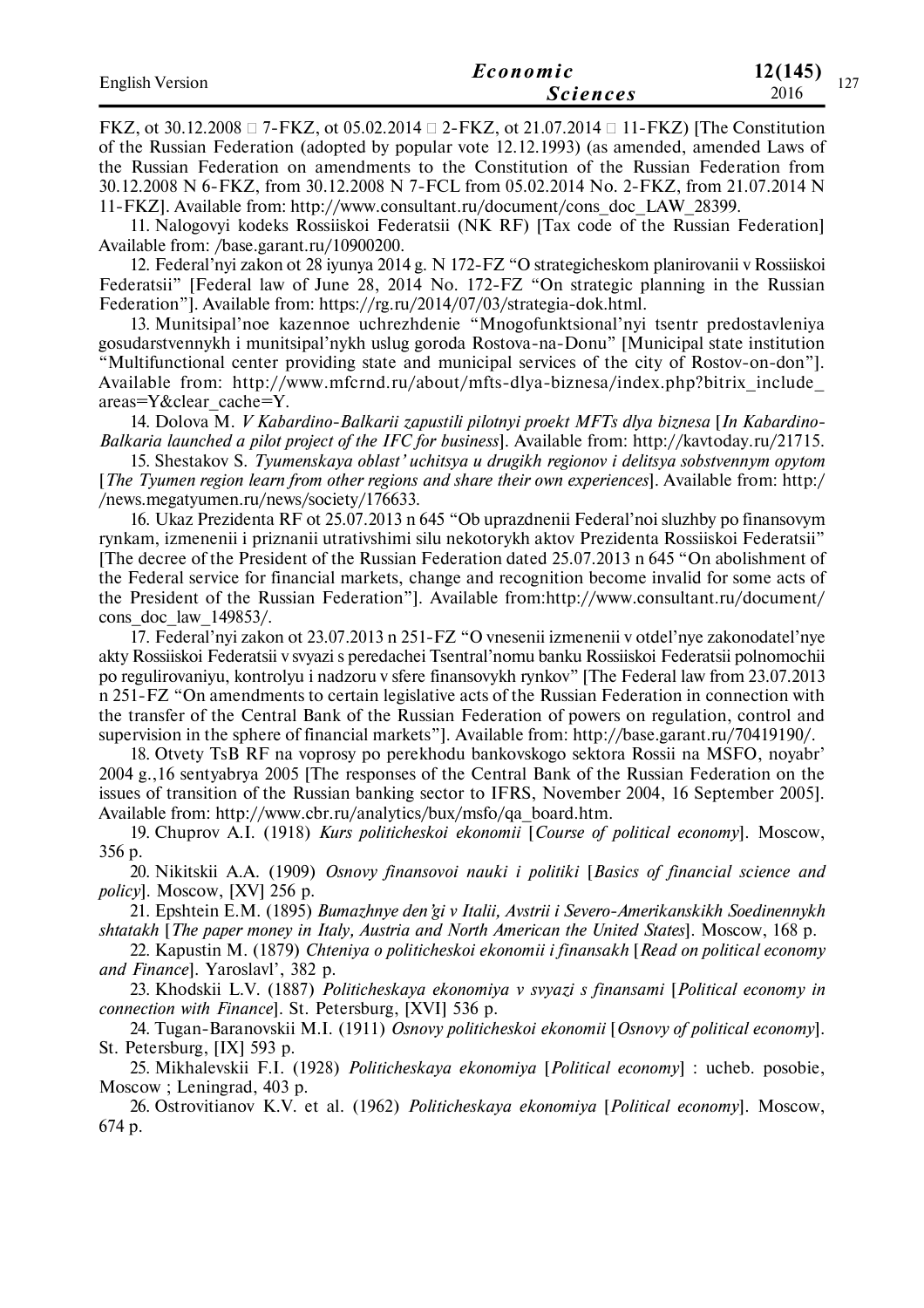|                     | Economic        | 12(145) |
|---------------------|-----------------|---------|
| 128 English Version | <b>Sciences</b> | 2016    |

27. Medvedev V.A. et al. (1988) *Politicheskaya ekonomiya* [*Political economy*] : uchebnik, Moscow, 735 p.

28. Makroekonomika. Teoriya i rossiiskaya praktika [Macroeconomics. Theory and Russian practice] : uchebnik. Еd. A.G. Gryaznovа, N.N. Dumnaia, Moscow, 608 p.

29. Pasporta nauchnykh spetsial'nostei: 08.00.01 Ekonomicheskaya teoriya [Passports of scientific specialties: 08.00.01 Economic theory]. Available from: http://vak.ed.gov.ru/316.

30. Pasporta nauchnykh spetsial'nostei: 08.00.10. Finansy, denezhnoe obrashchenie i kredit [Passports of scientific specialties: 08.00.10 Finance, money circulation and credit]. Available from: http://vak.ed.gov.ru/316.

31. Rossiya v tsifrakh - 2015 g. [Russia by the numbers - 2015]. Available from: http://www.gks.ru/ bgd/regl/b15\_11/IssWWW.exe/Stg/d01/03-05.htm.

*Received for publication on 02.11.2016*

## **MODERN PARADIGM OF QUALITY OF LIFE OF THE POPULATION OF RUSSIA: THEORETICAL ASPECT**

© 2016 Fakhrutdinova Elena Valerievna

Doctor of Economics, Professor, Head of the Department of Human Resource Management Kazan (Volga region) Federal University

18, Kremliovskaia str., Kazan, Republic of Tatarstan, 420008, Russia

E-mail: efahr@mail.ru

The article examines and critically analyzes the current views of scientists from various fields of science and practitioners in the category of "quality of life", its elements and evaluation. Evolution of the "quality of life" category considered in conjunction with the development of socio-economic policy in Russia.

*Key words:* quality of life, human capital, social and economic policies.

#### *References*

1. Fahrutdinova E.V. (2010) *Kachestvo zhizni naseleniya v sisteme socialno-ehkonomicheskih otnoshenij institucionalnyj podhod* : dis. ... d-ra ehkon. nauk / Kazanskij finansovo-ehkonomicheskih institut. Kazan, 420 s.

2. Volkova M., Kuzmin V., Latuhina K. (2014) Prezident skazal svoe slovo. Nam predstoit stat obshchestvom umnyh, svobodnyh i otvetstvennyh lyudej. *RG RU* : ehlektr versiya gazety "Rossijskaya gazeta", 13 noyab. (Federalnyj vypusk 5038 214). Available from: http://www.rg.ru/2009/11/13/ poslanie.html.

3. Galbraith J.K. (1958) *The Affluent Society*. Boston.

4. Popov S.I. (1977) *Problema kachestva zhizni v sovremennoj ideologicheskoj borbe*. Moscow, s. 143.

5. Sen A. (1985) *Commodities and Capabilities*. Amsterdam, pp. 9-10.

6. Sovremennye koncepcii urovnya kachestva i obraza zhizni (1978) Moscow, s. 94-96.

7. Petrova A.T. (2007) *Teoriya metodologiya sistemno-parametricheskogo issledovaniya kachestva zhizni naseleniya regiona* : avtoref. dis. ... d-ra ehkon. nauk. Novosibirsk, 48 s.

8. Krivonosova L.A. (2006) *Kachestvo zhizni naseleniya regiona ocenka sostoyaniya i puti optimizacii sredstvami upravleniya* : avtoref. dis. ... d-ra sociol. nauk. Moscow, 52 s.

9. Magomaev M.M. (2006) *Kachestvo zhizni naseleniya teoriya metodologiya i mekhanizmy* : avtoref. dis. ... d-ra ehkon. nauk. Mahachkala, 48 s.

10. Agapova E.V. (2003) *Uroven i kachestvo zhizni naseleniya* : avtoref. dis. ... kand. ehkon. nauk. Saint-Petersburg, 24 s.

11. Bestuzhev-Lada I.V. (1983) *Kachestvo zhizni Filosofskij ehnciklopedicheskij slovar.* Moscow.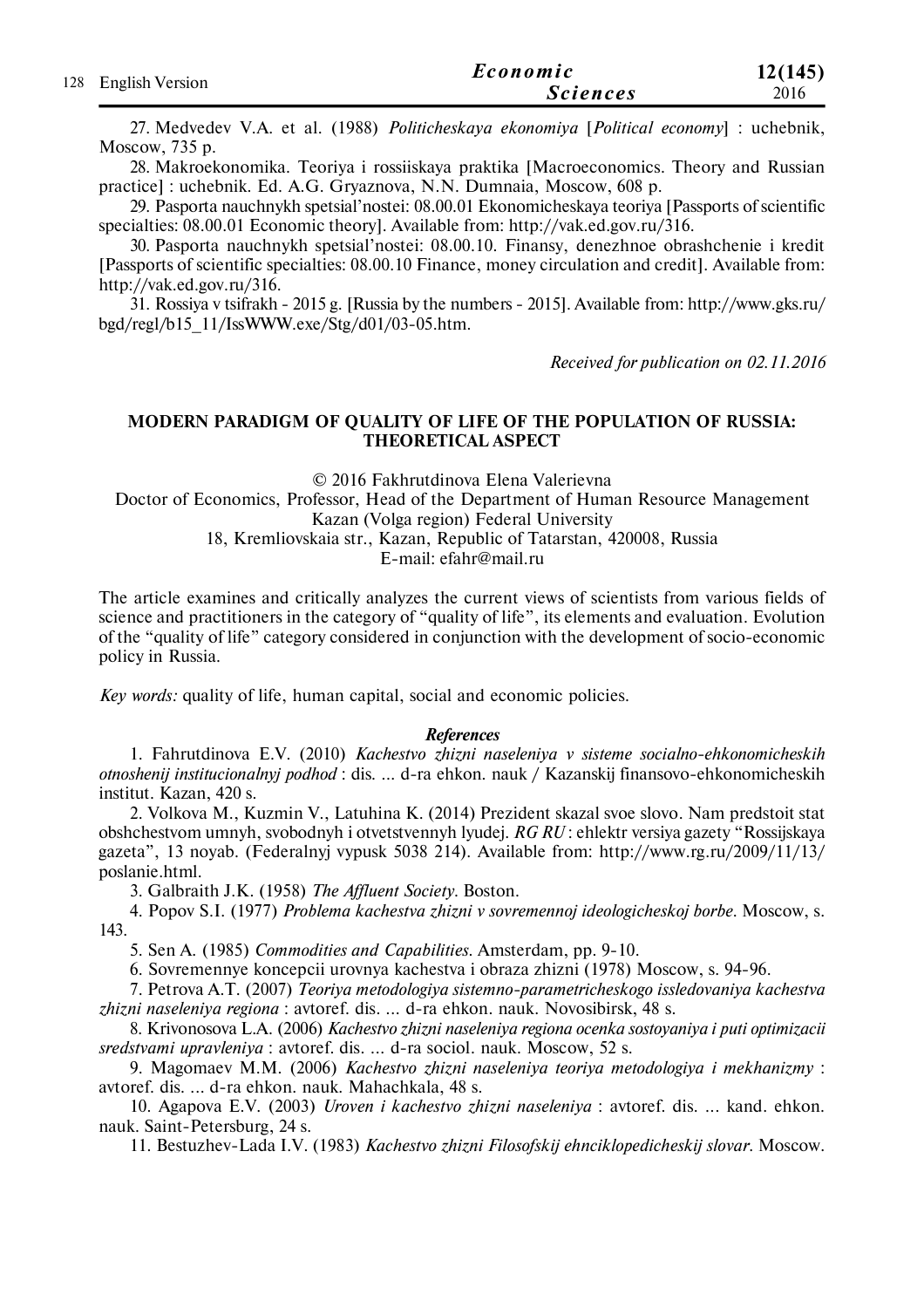| <b>English Version</b> | Economic        | 12(145) | 120 |
|------------------------|-----------------|---------|-----|
|                        | <i>Sciences</i> | 2016    |     |

12. Beliakov V.A. (2006) *Kriterii ocenki kachestva zhizni v socialno-territorialnyh obrazovaniyah kvalimetricheskij analiz potrebitelskoj korziny* : avtoref. dis. ... kand. ehkon. nauk. Izhevsk, 24 s.

13. Marks K.. Ehngels F. Soch. 2-e izd., t. 19, s. 350.

14. Parhomenko L.V. (2006) *Kachestvo zhizni depressivnogo regiona metodologiya i upravlenie* : avtoref. dis. ... d-ra ehkon. nauk. Tambov, 48 s.

15. Iurkov D.V. (2015) Potrebnosti rynka truda v Rossii v sovremennyh ehkonomicheskih realiyah. *Sovremennoe iskusstvo ehkonomiki*, 3 (21), s. 22-26.

16. Ahmetshina A.R. (2011) *Regulirovanie ehkonomiko-ehkologicheskih otnoshenij v ramkah ustojchivogo razvitiya ehkonomicheskoj sistemy* : dis. ... d-ra ehkon. nauk / Kazanskij gosudarstvennyj finansovo-ehkonomicheskij institut. Kazan, 415 s.

*Received for publication on 06.11.2016*

### **ADAPTATION OF RUSSIAN LABOUR MARKET TO THE NEW NORMALCY**

© 2016 Bychkov Gleb Alexandrovich © 2016 Ryzhova Asia Sergeevna © 2016 Migukina Natalia Eduardovna Kazan (Volga region) Federal University 18, Kremliovskaia str., Kazan, Republic of Tatarstan, 420008, Russia E-mail: bychkov.gleb@gmail.com

The article deals with the concept of a new normality, and analysis of the basic paradigms of the concept. Built autoregression model to adapt the pace of growth of the economic system to economic shocks, as well as analyzes of the labor market reaction in the context of a new concept of normality.

*Key words:* labour market, growth, new normalcy.

### *References*

1. Voskobojnikov I.B., Gimpel'son V.E. (2015) Rost proizvoditel'nosti truda, strukturnye sdvigi i neformal'naya zanyatost' v Rossiyskoy economike [Gimpelson Labour productivity growth, structural moves and informal employment in Russian economy]. Moscow. (WP3 "Labour Market Issues" Series). 27 p. Available from: https://www.hse.ru/data/2015/07/17/1085497876/ WP3\_2015\_04\_FFF.pdf.

2. Gromyko A.A. (2015) *"Novaya normal'nost'" ili novoe "Bol'shoe soglashenie"?* ["New normality" or a new "great agreement"] *Sovremennaya Evropa* - *Modern Europe Publisher*, 2 (62), p. 5-8.

3. Mozias P.M. (2015) Ehkonomika Kitaya: pogruzhenie v "novuyu normal'nost'" [China's economy: DIVE into a "new normal"]. *Voprosy ehkonomiki* - *Problems of Economics*, 5, рр. 134- 158.

*Received for publication on 31.10.2016*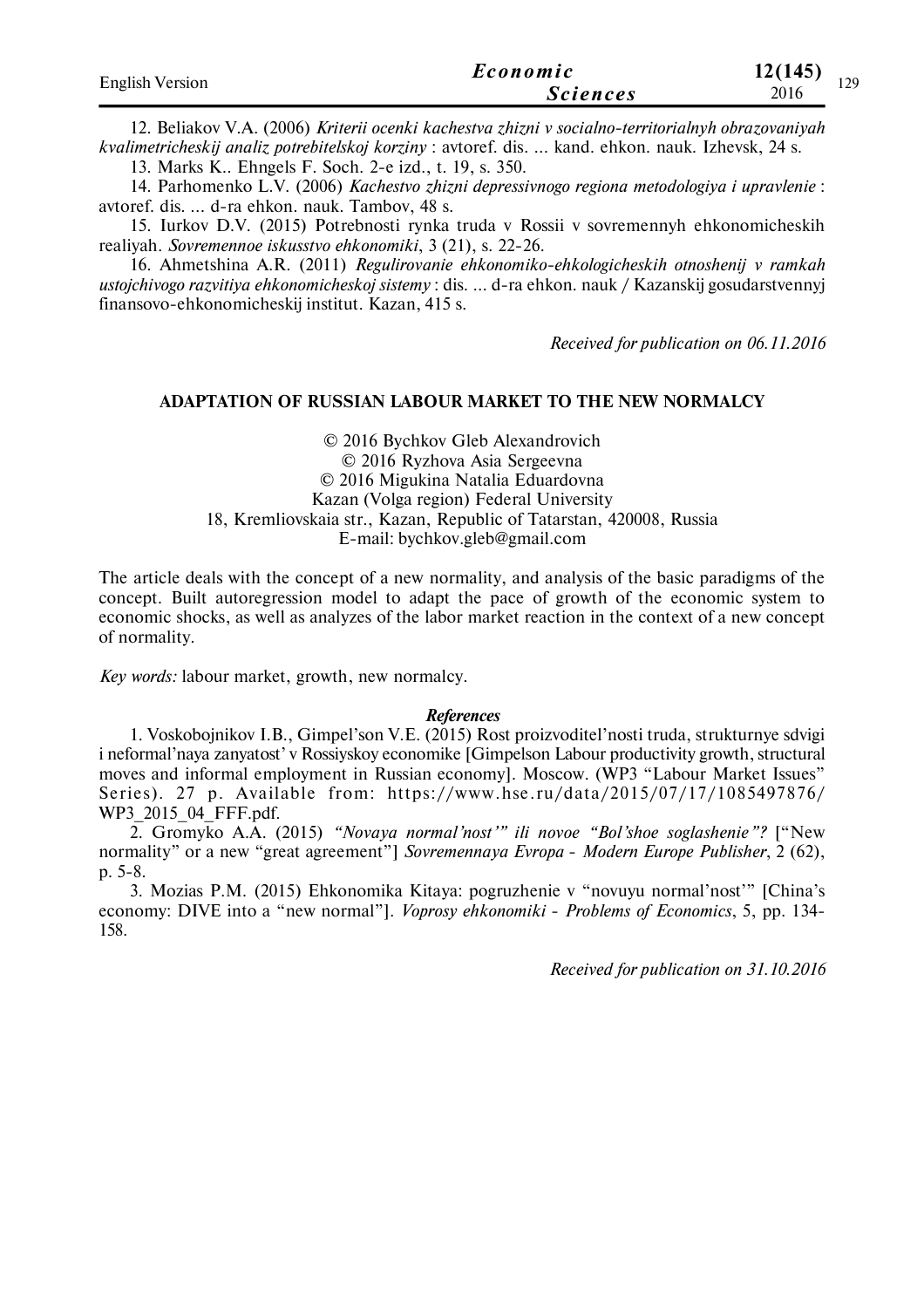| 130 English Version | Economic        | 12(145) |
|---------------------|-----------------|---------|
|                     | <i>Sciences</i> | 2016    |

### **THE INSTITUTIONAL ISSUES OF HUMAN CAPITAL DEVELOPMENT IN RUSSIA AND WAY TO RESOLVE IT**

© 2016 Karova Elena Anatolievna PhD in Economics, Associate Professor of Department of Economics and Cadaster International Market Institute 21, G.S. Aksakov str., Samara, 443030, Russia E-mail: ekarova@bk.ru

The analysis of the institutional restrictions of human capital development in the education is done. Author emphasizes the necessity of change this situation because in the conditions of innovative economy we should develop the human capital in Russia. The concept of educational program in business administration was offered for using by regional institutions. That program ensures consistency and quality of education and helps to improve human capital. It's very helpful for activation of innovative business in Russia.

*Key words*: innovative economy, innovative activity, innovative manager, chief knowledge officer, human capital, knowledge.

Innovative economy is the latest stage of world's developing from a pre-industrial economy (with agrarian sector), to industrial economy (with manufacturing sector), and to post-industrial economy (with knowledge sector). Innovative economics is a economic theory that based on two fundamental tenets: that knowledge has been becoming the main economic resource and that innovative knowledge and human capital are using as productive asset by the innovative firms.

For gain of innovation activity of Russian firms is necessary to dispose of institutional restrictions of human capital development related with issues in education of innovative managers. For this purpose author offers to use the concept of education program for executives and mid-career experienced managers to learn a lot of updated courses including accounting, economics, operations research, organizational behavior, business statistics, financial management, human resource management, marketing management, operations management, business ethics, corporate social responsibility, corporate governance entrepreneurship, international business, management information systems, business law, market research, organizational design, negotiations, international finance, project management, managing non-profits, real estate investing and other. The new program should be not only theoretical but with huge work experience using of case studies and team projects. The release of this program will allow to improve of human capital in regions, to increase of innovative firms activity and to develop Russian innovative economy as a whole.

### *References*

1. Resolution of Labor Ministry from the 5 of March 2004  $\Box$  34 "Establishment of professional standard for profession "Innovative manager in the R&D and production spheres".

2. Mikhailov A.M. (2016) Evolution and collaboration of production's factors in the process of change of technological ways of production. *Economic Sciences*, 2 (135), p. 19.

3. Mikhailov A.M. (2015) The economic nature of production's factors and income of their owners. *The Economy and Property Management*, 2, p. 40.

4. Mikhailov A.M. (2015) The distribution of factor income in the economy of solidarity. *The Economy and Property Management*, 4, р. 50.

5. Mikhailov A.M. (2013) The economic nature of intellectual capital and its collaboration with the human capital. *Vestnik of Samara State Economics University*, 5 (103), p. 85.

6. Mikhailov A.M. (2013) The realization of institutional and economic interests in the process of innovative economy becoming. *Economic Sciences*, 8 (105), p. 39.

7. Research and Development Expenditure 2014. Available from: www.uis.unesco.org.

8. Global Innovative Index 2016 Report. Available from: www.globalinnovationindex.org.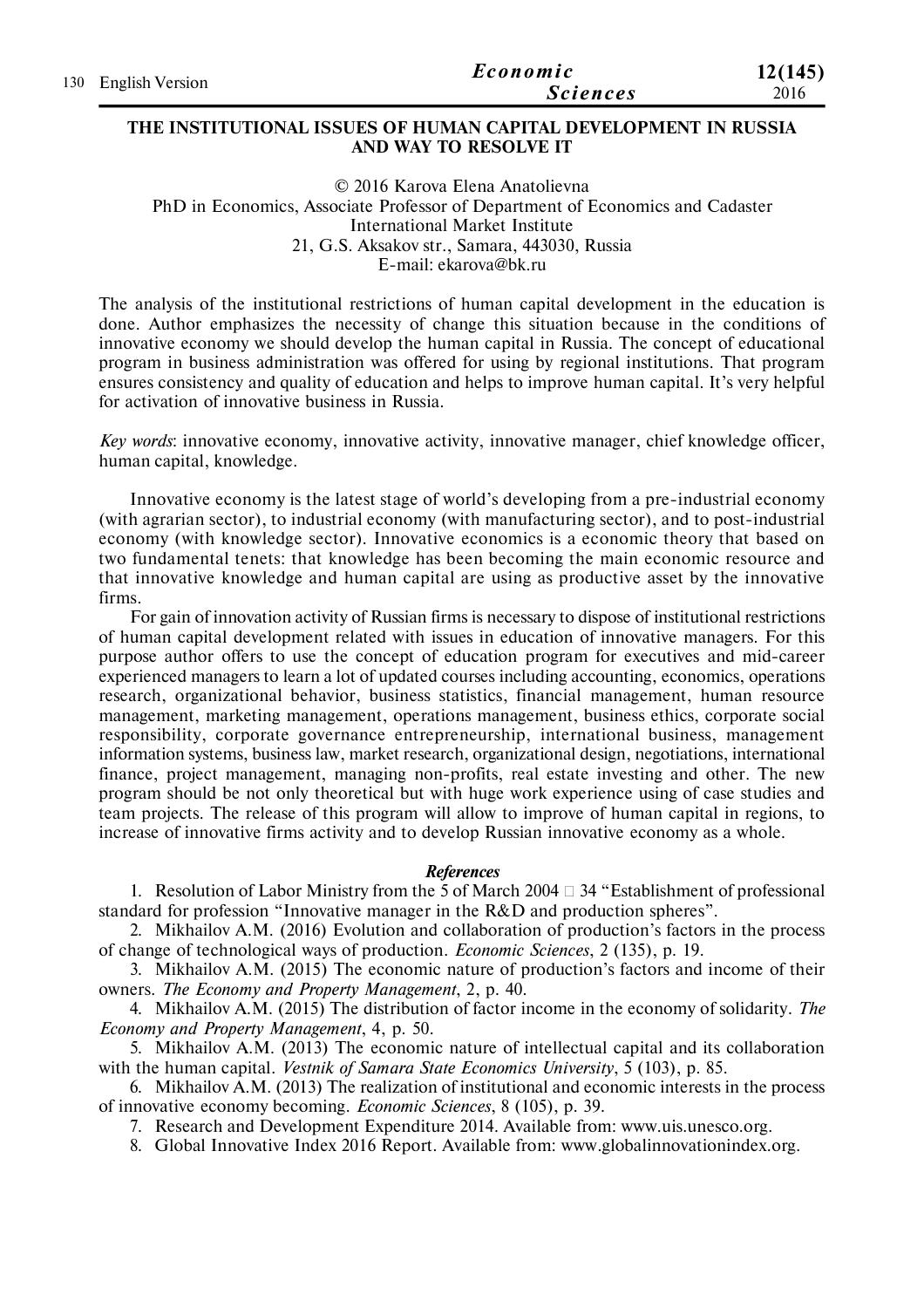| <b>English Version</b> | Economic        | 12(145)<br>121 |
|------------------------|-----------------|----------------|
|                        | <i>Sciences</i> | 151<br>2016    |

9. The Human Capital Report 2016. Available from: www.weforum.org.

10. World Development Indicators 2014. Available from: www.data.worldbank.org.

*Received for publication on 05.11.2016*

## **DEVELOPMENT OF HUMAN CAPITAL AS THE BASIS OF COMPETITIVE ADVANTAGE: THE CHALLENGES FOR RUSSIAN COMPANIES**

© 2016 Pshenichnyi Sergei Pavlovich © 2016 Migukina Natalya Eduardovna © Fatkhullin Albert Rachitovich Kazan (Volga Region) Federal University 18, Kremlevskaia str., Kazan, Republic of Tatarstan, 420008, Russia e-mail: Sergey\_Pshenichnyi\_Kpfu@mail.ru, migukina@mail.ru

Article is devoted to analysis of the global human capital management trends that are relevant to gain a competitive advantage. Author reveals the problems of human capital development, and suggests approaches to competitive advantages formation in case of Russian economy.

*Key words:* human capital management, competitive advantage, innovation, generational theory, intellectual leadership.

This article provides details on changes in HRM system in modern companies. In the context of existing approaches to the classification of competitive advantages factors, special attention is paid to the phenomenon of intellectual leadership, introduced into circulation by G.Hamel and K.Prahalad.

The publication focuses on the CEO's opinion about the methods of design competitive advantages, such as new models of management, strengthening of team interaction and the creation of synergies. We describe factors that determine the ability of Russian companies to respond in the medium term on challenges, called by the specific of human capital management.

As urgent measures of improving the human capital efficienty in Russian companies, the author highlights elaboration of the state strategy, that make possible development of innovative economy institutions. The core of such institutions is the system of economic relations, allowing to get the agreement of the state, investors, innovators and educational organizations interests. Also, changes in economic thinking of population, conditions for the rapid exchange of knowledge, the Generation Y priorities, that represents the main driving force of the innovation process are important points for HRM development in Russia.

## *References*

1. Seliukov M.V., Shalygina N.P., Savenkova I.V. (2011) Issledovanie podhodov k klassifikacii konkurentnyh preimushchestv rynochnyh subektov hozyajstvovaniya. *Fundamentalnye issledovaniya*, 8 (chast 2), s. 449-454.

2. Hamel G., Prahalad K. (2014) *Konkuriruya za budushchee Sozdanie rynkov zavtrashnego dnya.* Moskva, s. 93.

3. Frolova M.V., Ishkildina S.A. (2016) *Kriterii ocenki ehffektivnosti upravleniya krossfunkcionalnymi komandami*. *Ehkonomicheskie nauki*, 3 (136), s. 38-41.

4. Shamis E. Teoriya pokolenij ili otkuda berutsya cennosti. *Harvard Business Review Rossiia*. Available from: http://hbr-russia.ru/biznes-i-obshchestvo/sotsialnaya-otvetstvennost/p11078.

5. Osnovnye pokazateli innovacionnoj deyatelnosti. Innovacionnaya aktivnost organizacij. Oficialnyj sajt Federalnoj sluzhby gosudarstvennoj statistiki. Available from: http://www.gks.ru/ free doc/new site/business/nauka/innov-n1.xls.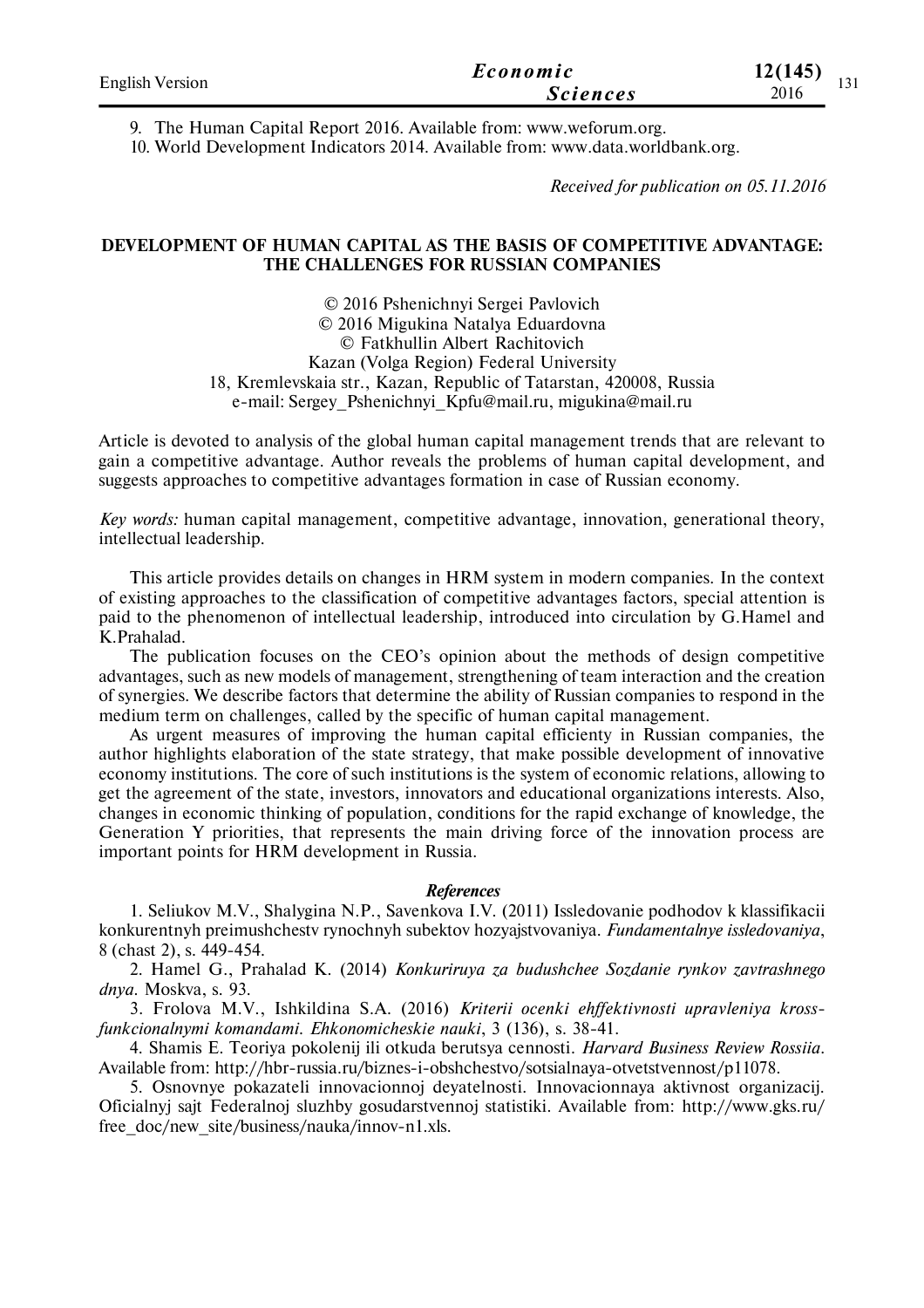|                     | Economic        | 12(145) |
|---------------------|-----------------|---------|
| 132 English Version | <b>Sciences</b> | 2016    |

6. Mihajlov V.N. (2016) Metodicheskie podhody k sozdaniyu regionalnogo centra vzaimodejstviya vlast-biznes-nauka v kontekste modeli trojnoj spirali. *Vestnik universiteta (Gosudarstvennyj universitet upravleniya)*, 10, s. 37-40.

7. Global Human Capital Trends 2016.The new organization: Different by design (2016). Deloitte University Press, p. 4.

8. Fahrutdinova E.V. (2013) Chelovecheskij kapital v Respublike Tatarstan dinamika razvitiya. *Voprosy ehkonomiki i prava,* 6 (104), s. 121-124.

9. Iurkov D.V., Kolesnikova Iu.S. (2015) Ocenka obemov intellektualnoj migracii. *Voprosy ehkonomiki i prava,* 6 (84), s. 66-68.

*Received for publication on 06.11.2016*

## **FEATURES OF THE HEALTH OF THE WORKING POPULATION IN THE RUSSIAN FEDERATION**

### © 2016 Valeev Emil Ramilevich PhD in Economics © 2016 Kamasheva Anastasiia Vasilievna Kazan (Volga region) Federal University 18, Kremliovskaia str., Kazan, Republic of Tatarstan, 420008, Russia E-mail: as112@list.ru

Annotation. Changing socio-demographic characteristics of the labor force and sharp enough population aging leads to increased health indicators of the importance of the population, especially in the working age. These trends are of particular concern due to the fact that there was no historical analogies to maintain high rates of economic growth in the conditions of a shrinking population, including the economically active part of it. This article describes the changes in the state of health of the working population over the past 10 years, including a gender perspective.

*Key words:* human capital, health capital, health care, public health, morbidity.

### *References*

1. Demograficheskij ezhegodnik Rossii - 2014. Available from: http://www.gks.ru/bgd/regl/ B14\_16/Main.htm.

2. Fahrutdinova E.V., Iagudin R.H. (2011) Kachestvo zhizni naseleniya i demograficheskaya situaciya: dialektika vzaimodejstviya. *Ehkonomicheskie nauki*, 12 (85), рр. 90.

3. Roschin S.Iu, Zubarevich N.V. (2005) *Gendernoe ravenstvo i rasshirenie prav i vozmozhnostej zhenshchin v Rossii v kontekste celej razvitiya tysyacheletiya* : doklad, р. 32. Available from: http:// www.undp.ru/Gender\_MDG\_rus.pdf.

4. Kamasheva A.V. (2015) Analiz pokazatelej obshchestvennogo zdorov'ya i faktorov, na nego vliyayushchih. *Kazanskij ehkonomicheskij vestnik*, 5 (19), р. 18.

5. Muzhchiny i zhenshchiny Rossii - 2014. Available from: http://www.gks.ru/bgd/regl/b14\_50/ Main.htm.

6. Iаgudin R.H., Iurkov D.V., Rybkin L.I. (2015) Demograficheskie i mediko-socialnye problemy naseleniya starshe trudosposobnogo vozrasta. In: *Formy i metody socialnoj raboty v razlichnyh sferah zhiznedeyatelnosti* : materialy IV Mezhdunarodnoj nauchno-prakticheskoj konferencii, posvyashchennoj 10-letiyu otkrytiya pervogo v Buryatii kabineta mediko-socialnoj pomoshchi v poliklinicheskom zvene / Vostochno-Sibirskij gosudarstvennyj universitet tekhnologij i upravleniya, Ulan-Ude, рр. 389-390.

*Received for publication on 05.11.2016*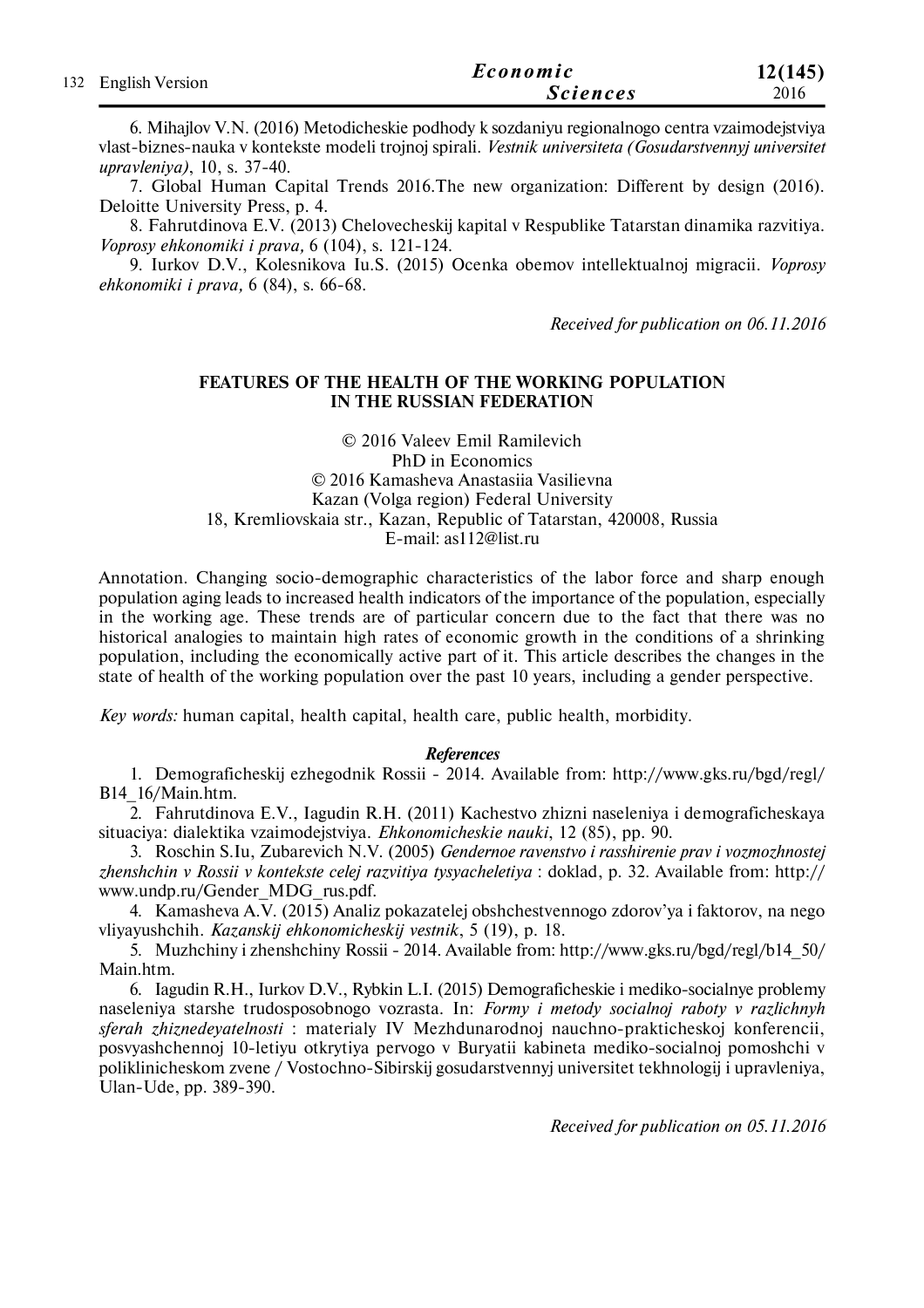| English Version | Economic        | 12(145)<br>122 |
|-----------------|-----------------|----------------|
|                 | <i>Sciences</i> | 1 J J<br>2016  |

## **IMPROVEMENT OF THE STATE ECONOMIC POLICY OF THE DEVELOPMENT OF INTEGRATION ASSOCIATIONS OF THE COUNTRIES WITH THE DEVELOPING MARKETS**

© 2016 Bu Tong © 2016 Platonovа Elena Dmitrievna Doctor of Economics, Professor, Head of the Chair of the Economic Theory and Management Moscow Pedagogical State University 88, Vernadskogo prospect, Moscow, 119571, Russia E:mail: Chairt.etm@bk.ru

Relevance of a research is defined by the importance of the determination of the principles and the directions of the improvement of the State economic policy of the development of integration associations for the countries that participate in the Shanghai Cooperation Organisation (SCO) actively. In article the principles of the policy of the development of integration associations of the countries with developing markets are marked out as follows: scientific and conceptual principle, strategical focused principle, value-oriented principle, productive focused, processing principle. The State policy of the development of integration associations includes the following components (blocks): institutional component, tariff and customs, investment and structural component, financial component, social component, communication's component. These components (blocks) are considered by authors as the directions of improvement of the State economic policy of the development of integration associations for the countries with the developing markets. It was determined that the communication's component of the State economic policy of the development of integration associations began to play the integrating role after inclusion the transport's development of the Project of the Economic belt of the Silk Way for all countries in "orbit" of SCO.

*Key words:* globalization, economic integration policy, international economic integration, state economic policy of the development of integration associations, principles of the state economic policy of the development of integration associations, components of the economic policy of the development of integration associations, Shanghai Cooperation Organization.

*Received for publication on 01.11.2016*

# **ECONOMICS AND MANAGEMENT OF NATIONAL ECONOMY**

## **KEY FACTORS AND TOOLS OF FORMATION OF REGIONAL ECONOMIC POLICY**

© 2016 Chernenko Dmitri Vitalievich North-Caucasus Institute branch of the Russian Federation Presidential Academy of National Economy and Public Administration 5, Dunaevskii str., Piatigorsk, Stavropol Territory, 357502, Russia E-mail: dmitry.v.chernenko@yandex.ru

In the present paper attempts to identify the key factors and tools of formation of regional economic policy. It is shown that the role of the federal government is to create a general federal institutional conditions that contribute to the efficient development of the regional market institutions and effective use of financial transfers to address the most acute problems of income inequality.

*Key words:* region, social and economic policies, targeted programs, socio-economic system, sustainable development.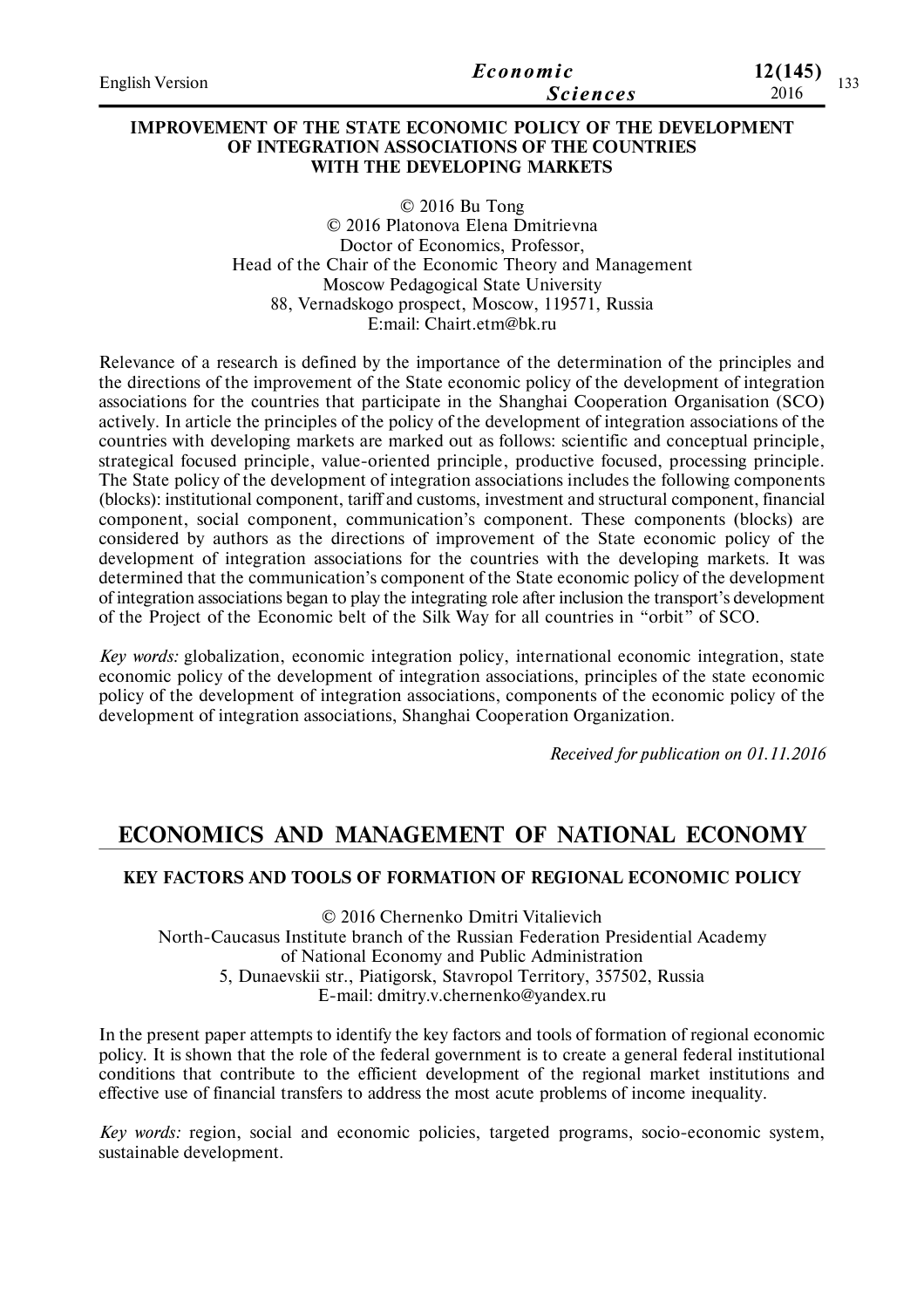|                     |                 | Economic | 12(145) |
|---------------------|-----------------|----------|---------|
| 134 English Version | <b>Sciences</b> | 2016     |         |

### *References*

1. Makhosheva S.A. et al. (2015) Role of e-commerce in economic development of Russian regions. *Journal of Internet Banking and Commerce*, vol. 20, issue S1: 001.

*Received for publication on 05.11.2016*

## **CONCEPT OF GREEN ECONOMY: GENESIS AND THE CURRENT STATE**

© 2016 Mateos Aurora Head of International University Center in Marbele (Spain) Saint-Petersburg State University of Economics 21, Sadovaia str., St. Petersburg, 191023, Russia E-mail: natalia.fomina@mail.ru

In article genesis of terms framework of the green economy concept is considered. Development of green economy concept in documents of the various international organisations is shown. The parity and essence of concepts "green economy" and "green growth", "green economy" and "sustainable development" is defined.

*Key words:* a sustainable development, the ecology, green economy.

### *References*

1. UK Research Contract 7/8/131. Sustainable development, resource accounting and project appraisal: state of the art review.

2. Pearce D., Markandya A., Barbier E. (1989) *Blueprint for a Green Economy*. London, p. 9.

3. Barbier E.B. (2012) The green economy post Rio + 20. *Science*, 338, 887-888.

4. UNEP (2008) The Green Economy Initiative. United Nations Environment Programme. Retrieved November, 2016. Available from: http://web.unep.org/greeneconomy.

5. UNEP (2011) Towards a green economy: pathways to sustainable development and poverty eradication. Available from: www.unep.org/greeneconomy.

6. Declaration on Green Growth Adopted at the Meeting of the Council at Ministerial Level on 25 June 2009. Logo.

7. OECD (2011) Towards green growth. A summary for policy makers May, p. 4.

8. OCDE (2005) Opening markets for environmental goods and services. Parнs, p. 2.

9. World Bank (2012) Inclusive Green Growth: the Pathway to Sustainable Development. Washington.

10. World Bank official website. Available from: http://www.worldbank.org, in which it is stated: "Promote shared prosperity by fostering the income growth of the bottom 40 % for every country".

11. Rockström J. et al. (2009) A safe operating space for humanity. *Nature,* 461/7263: 472.

12. It is a reknown scholar who wrote "Green Economy" (1999) *Pluto Press*. London.

*Received for publication on 04.11.2016*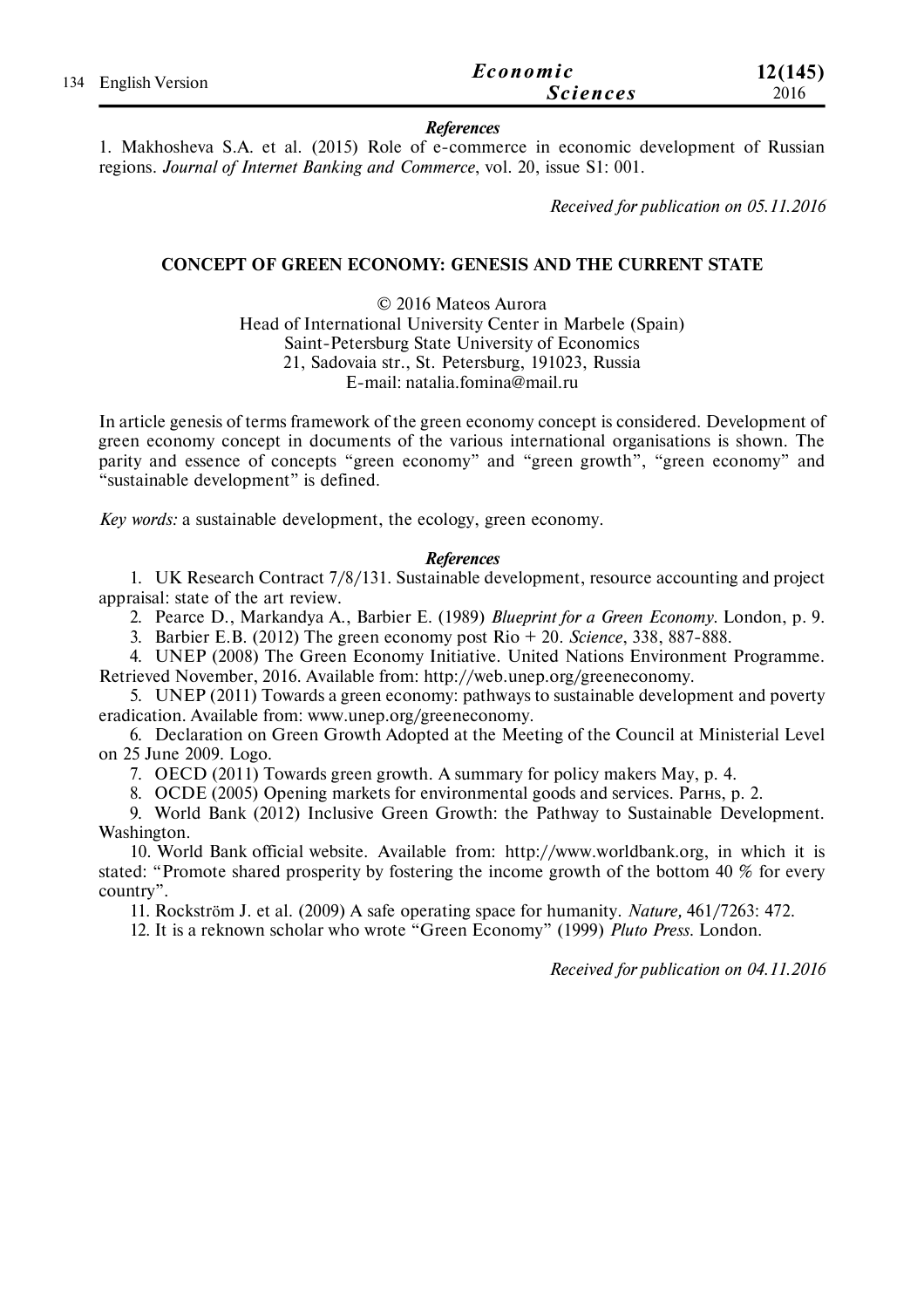| 2016 | <b>English Version</b> | Economic        | 12(145) | $\sim$ $\sim$ |
|------|------------------------|-----------------|---------|---------------|
|      |                        | <i>Sciences</i> |         | 1 J J         |

## **INSTITUTIONAL MECHANISMS TO IMPROVE THE EFFICIENCY OF INNOVATION ACTIVITIES OF ENTERPRISES**

© 2016 Karanatova Larisa Gennadievna North-West Institute of Management of the Russian Federation Presidential Academy of National Economy and Public Administration 57/43, Vasilievski Island, Sredniy prospect, Saint-Petersburg, 199178, Russia © 2016 Leonov Alexander Nikolaevich Samara State University of Economics 141, Sovetskoi Armii str., Samara, 443090, Russia E-mail: iwtvtgb@gmail.com

The article analyses the peculiarities of innovative activity in the conditions of development of telecommunication and information technology examines the principles and organizational mechanisms of management of innovative development.

*Key words:* communication, innovation system, mechanism of management.

*Received for publication on 05.11.2016*

## **FEATURES OF MANAGEMENT OF IMPLEMENTATION OF INNOVATIVE STRATEGY OF THE SMALL OIL COMPANIES IN THE RUSSIAN FEDERATION**

© 2016 Salikhov Irek Faritovich PhD in Economics, Associate Professor Kazan Research Technological University 68, K. Marx str., Kazan, Republic of Tatarstan, 420015, Russia E-mail: irek777@inbox.ru

The attempt of permission of a problem of insufficient development of methodological base of management of implementation of their innovative strategy of small oil campaigns, urgent for today, is given in article of the author. A research object - the innovative strategy of the small oil companies of the Russian Federation; a subject - process of management of their implementation. Theoretical and methodological value of a research is shown in development of the relevant methodological base in four interconnected groups of elements, and practical in possible increase in efficiency of their functioning.

*Key words:* small oil companies, vertically integrated oil companies, innovative strategy, management, features, strategy implementation, methodology.

Relevance of a research of the question connected with features of management of implementation of innovative strategy of the small oil companies in the Russian Federation is determined by the global changes happening in the financial and raw markets.

The purpose of writing of this article is detection of specifics of the small oil companies and features of management of implementation of their innovative strategy.

The scheme of detection of features of management of implementation of innovative strategy of the small oil companies of the Russian Federation including seven stages united by straight lines and the return communication systems was developed for achievement of an effective objective.

Practical application of the developed scheme allowed to allocate is glad features of management of implementation of innovative strategy of the small oil companies, the most important of which are: use of small and average quantity of elements of methodology of management of implementation of innovative strategy; use of integrated interrelations between elements of methodology of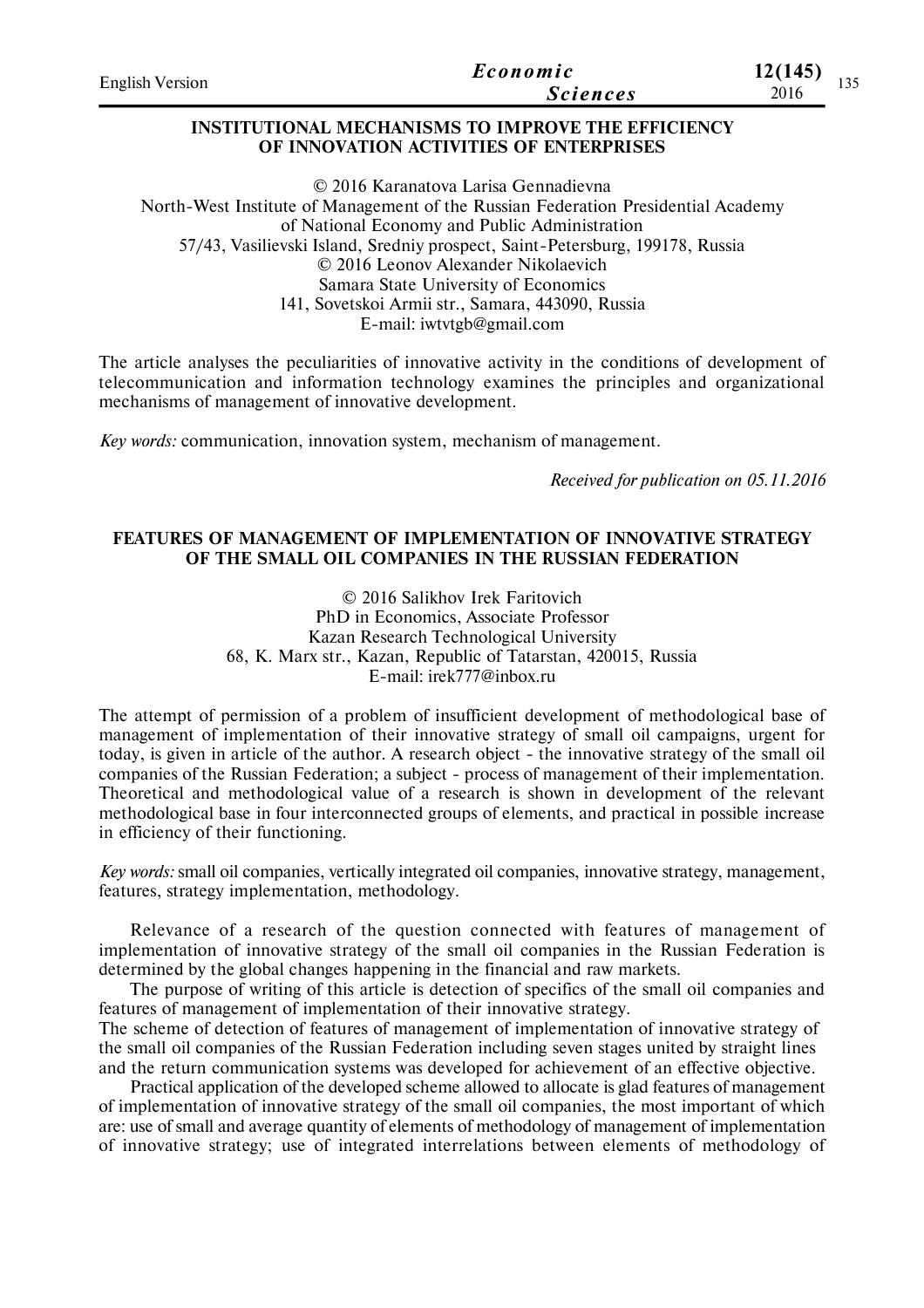|                     | Economic        | 12(145) |
|---------------------|-----------------|---------|
| 136 English Version | <i>Sciences</i> | 2016    |

management of implementation of innovative strategy; use of the centralized or mixed (integrated) block of control of management of implementation of innovative strategy; application of the medium-term or long-term horizon of an element of methodology of management of implementation of innovative strategy; planning of average or high labor costs on forming of an element of methodology of management of implementation of innovative strategy.

Use of the revealed features by the small oil companies of the Russian Federation will allow to modernize process of their strategic planning, significantly having increased effective management of implementation of innovative strategy.

### *References*

1. Pankov A.N. (2016) Povyshenie kachestva optimizacii proektov neftyanogo kompleksa prodlenie vremeni ispol'zovaniya nefteproduktov chelovechestvom [Improvement of quality of optimization of projects of an oil complex - prolongation of usage time of oil products by mankind]. *Ekonomicheskie nauki = Economic Sciences*, 6 (139). pp. 77-80.

2. Salihov I.F. (2011) *Realizaciya innovacionnoi strategii malyh neftyanyh kompanii kak faktor povysheniya ih konkurentosposobnosti* [*Implementation of innovative strategy of the small oil companies as factor of increase in their competitiveness*] : monografia. Kazan, 223 p.

3. Iusupova E.R. Vliyanie makroekonomicheskih faktorov na innovacionnyi potencial rossiiskih neftyanyh kompanii [Influence of macroeconomic factors on the innovative capacity of the Russian oil companies]. *Ekonomicheskie nauki = Economic Sciences*, 2 (135). pp. 51-53.

4. Kompania Ernst&Young : analiticheskie materialy. Oficial'nyi sait kompanii Ernst&Young, 2017. Available from: http://www.ey.com.

*Received for publication on 06.11.2016*

## **THE METHOD OF OIL AND GAS FIELDS OPERATIONAL EFFICIENCY MANAGEMENT**

© 2016 Diachenko Olga Igorevna **MsC** Saint-Petersburg State University of Economics 21, Sadovaia str., St. Petersburg, 191023, Russia Project manager in operational efficiency of retail banking Sberbank 19, Vavilov str., Moscow, 117312, Russia E-mail: olga.my@mail.ru

The approach of oil company operational efficiency management is introduced. It is based on the developed methodology of oil well efficiency analysis, identification of the breakeven level of production and building of the breakeven point prognosis, wells ranging by the efficiency type, forming of recommendations for inefficiently producing wells optimization. The methodology allows improving oil fields operational efficiency owing to improvement of planning and forming of management decisions and yields an additional cost savings due to optimization of inefficient wells.

*Key words:* operational efficiency methods, detailed analysis, cash flow, well exploitation efficiency, breakeven level of production, breakeven point prognosis.

*Received for publication on 05.11.2016*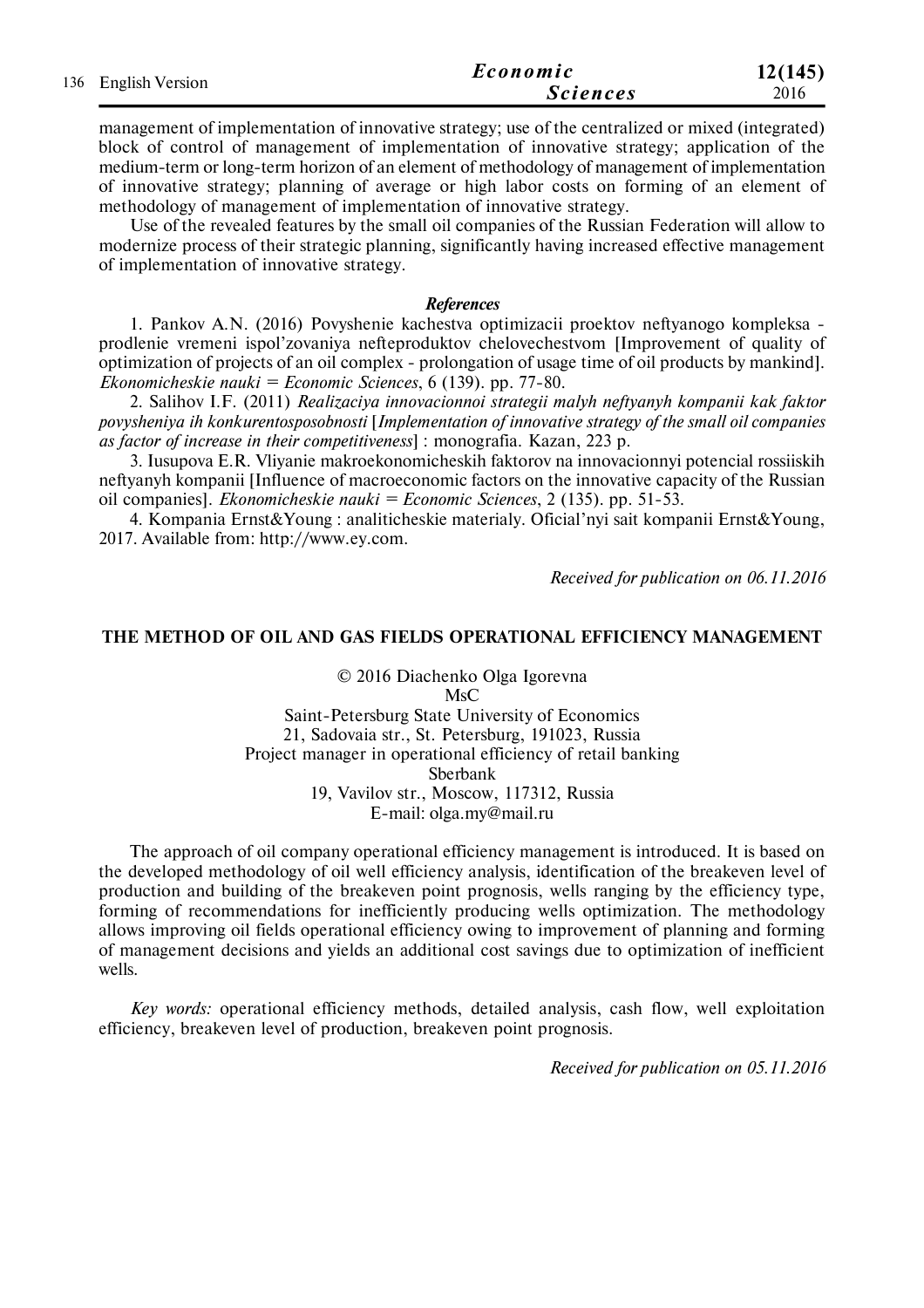| <b>English Version</b> | Economic        | 12(145)<br>127 |
|------------------------|-----------------|----------------|
|                        | <b>Sciences</b> | 2016           |

## **FRANCHISING IN THE FOOD INDUSTRY AS A NEW STRATEGY TO SUPPORT SMALL BUSINESS DEVELOPMENT IN RUSSIA**

© 2016 Kazarian Margarita Albertovna Doctor of Economics, Associate Professor, Head of the Department of national economy © 2016 Charyeva Maral Edgarovna Doctor of Economics Russian Academy of National Economy and Public Administration under the President of the Russian Federation 82, Vernadskogo prospect, Moscow, 119571, Russia E-mail: OET2004@yandex.ru

This paper presents a positive place of franchising in the catering industry, an effective form of franchising, the participation of small business in the food service, adaptation of the public nutrition in complex modern conditions.

*Key words:* catering, franchising, catering industry, fast food, food service segment, the network of restaurant projects.

#### *References*

1. Bagiev G.L. (1998) *Marketing management in the system of public catering.* St.-Petersburg, 85 p.

2. Baranovskiy V.A. (2004) *Organization of service at public catering enterprises.* Rostov-na-Donu, 350 p.

3. Basque L.P., Dmitrewski N.P., Il'in A.P. (2005) *Economy catering.* Moscow, 352 p.

4. Vasiukova A.T., Pivovarov V.I., Pivovarov K.V. (2006) *Organization of production and quality control of products in public catering.* Moscow, 296 p.

5. Volkov V.I., Miropolsky, Y.I., Mymrikova G.M. *Restaurant business in Russia. Where to start and how to succeed.* Moscow, 184 p.

6. GOST R 50762-2007 "food. Classification of enterprises".

7. GOST R 50935-2007 "food. Personnel requirements".

8. GOST R 50647-2010 "food. Terms and definitions".

9. GOST R 50691-94 "Model of service quality".

10. GOST R 50763-95 "food. Culinary products sold to the public. General technical conditions".

11. Dusenko S.V. (2010) Service Quality in the hospitality industry. *Service in Russia and abroad*, 4, pp. 15-26.

12. Isaienko A.B., Marinova E.I., Korolev A.B. (2011) *Theory and practice of the study service quality at public catering enterprises* : monograph. Belgorod, 121 p.

13. Rakov A.B. et al. (2002) *Standardization and certification in the field of services:* textbook. *manual*. Ed. A.B. Rakov. Moscow.

14. Erdos J. (2005) *Catering: How to start and successfully run a catering business.* Moscow, 238 p.

15. The Russian market of deliveries of food from 2015. Consumer behavior in a crisis. The fastest growing segments. Key trends and ratings of the leading players - no. 1550709 2015 © RBC, Moscow.

16. Network Russian public catering market 2015. Market development in crisis. The stability of the segments. Development forecasts. Region ranking - No. 1551002,2015 © RBC, Moscow.

17. Russian fast food market (fast-food) 2015 - No. 1550703, 2015 © RBC, Moscow.

*Received for publication on 01.11.2016*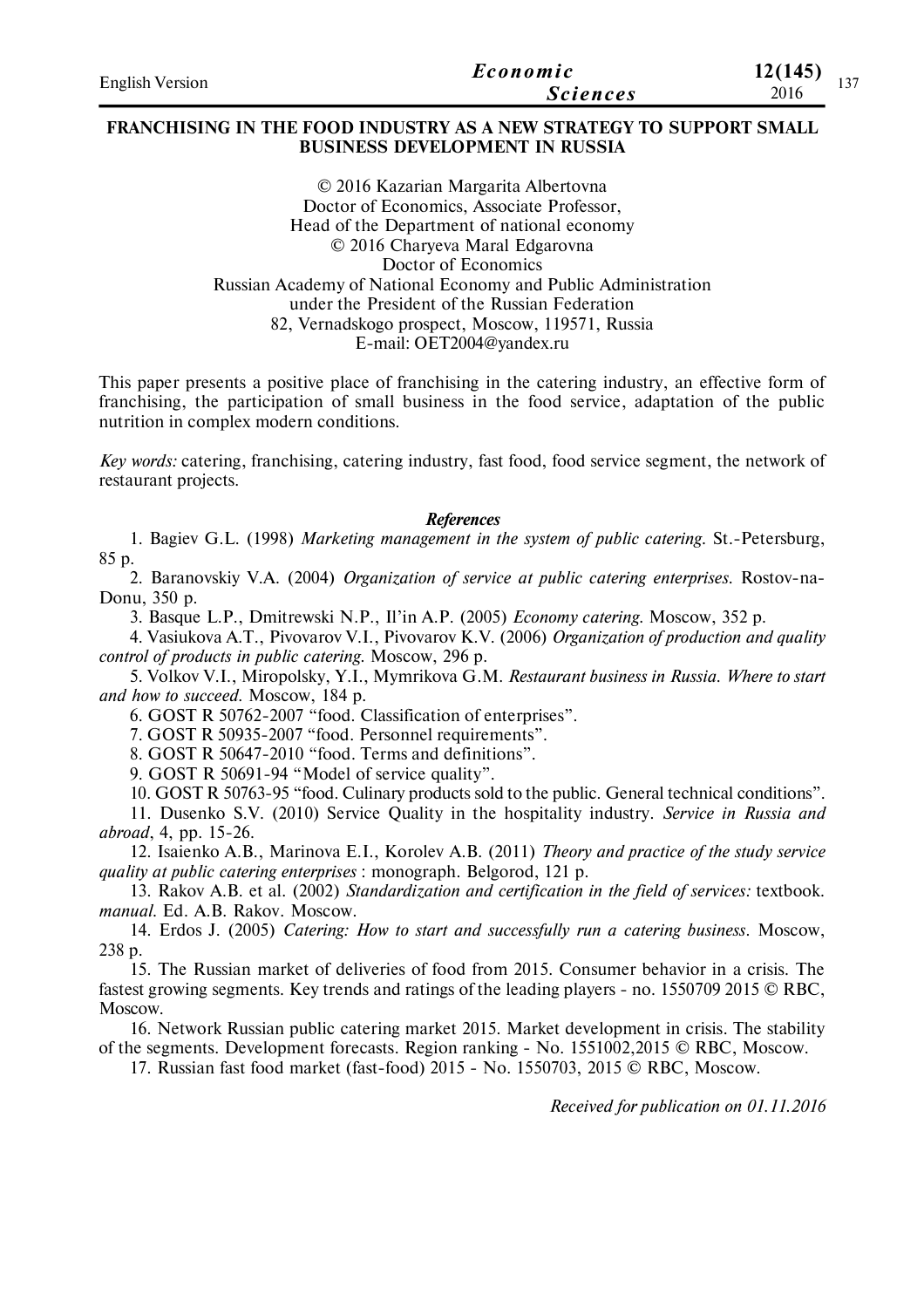| 138 English Version | Economic        | 12(145) |
|---------------------|-----------------|---------|
|                     | <b>Sciences</b> | 2016    |

### **THE MANAGEMENT OF PROFESSIONAL ADAPTATION OF PERSONNEL IN COMPLEX TECHNICAL SYSTEMS PRODUCTION**

© 2016 Kostiushin Evgenii Konstantinovich PhD in Jurisprudence, Associate Professor of Department of Human Resource Management © 2016 Mikhailov Fedor Borisovich PhD in Economics, Associate Professor, Associate Professor of Department of Human Resource Management © 2016 Leukhin Andrei Olegovich Kazan (Volga region) Federal University 18, Kremliovskaia str., Kazan, Republic of Tatarstan, 420008, Russia E-mail: kostushin@mail.ru, mifb@rambler.ru, alorien@ya.ru

The introduction of innovations significantly affect the working processes of the production staff. At the same time improving the efficiency of production associated with the increase in the labor intensity of staff, due to the negative effects of socio-economic nature. This is especially urgent problem in adapting personnel. Its solution leads to the problem of optimizing the process of labor personnel in intensity criteria of performance.

*Key words:* staff productivity, labor intensity, adaptation, optimization, efficiency.

### *References*

1. Lezhenkina T.I. (2013) *Nauchnaya organizaciya truda personala* : uchebnik. 2-e izd., pererab. i dop. Moscow, 352 p.

2. Buhalkov M.I. (2013) *Organizaciya i normirovanie truda* : uchebnik dlya vuzov. 4-e izd., ispr. i dop. Moscow, 380 p.

3. Genkin B.M. (2014) *Organizaciya, normirovanie i oplata truda na promyshlennyh predpriyatiyah* : uchebnik dlya vuzov. 6-e izd., izm. i dop. Moscow, 416 p.

4. Fahrutdinova E.V. (2009) Dialektika potrebnostej cheloveka. *Ehkonomicheskie nauki*, 8 (57), pp. 43-47.

5. Postaliuk M., Akhmetshina A. (2014) Economic systems sustainable development spatial structures innovatization. *Investment Management and Financial Innovations*, vol. 11, 4, рр. 127- 133.

*Received for publication on 30.10.2016*

## **INTERNATIONAL EXPERIENCE IN THE DEVELOPMENT AND IMPLEMENTATION OF NATIONAL QUALIFICATIONS SYSTEMS**

© 2016 Postovalova Alina Anatolievna © 2016 Dolmatov Alexander Vladimirovich National Research University Higher School of Economics 20, Miasnitskaia str., Moscow, 101000, Russia E-mail: a857320@yandex.ru, dll12@yandex.ru

In this paper we consider the modern approaches to the development and implementation of national qualifications systems in various industrialized countries - the USА, UK and Australia. The author reveals peculiarities of the national qualifications system and identifies the need to study and use of advanced foreign experience in this area.

*Key words:* international experience, professional qualifications, national qualifications system.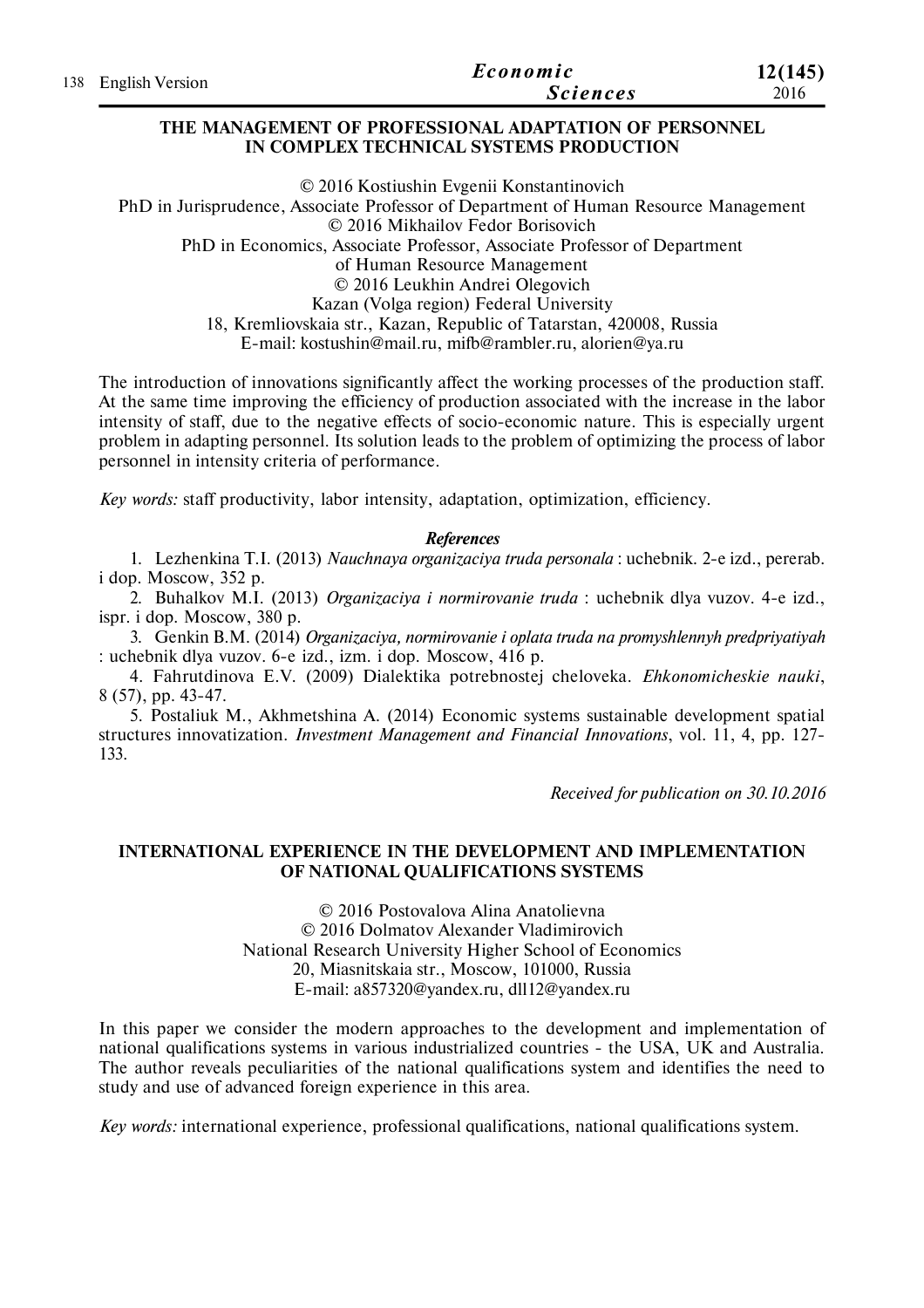| <b>English Version</b> | Economic        | 12(145)<br>139 |
|------------------------|-----------------|----------------|
|                        | <i>Sciences</i> | 2016           |

### *References*

1. Ofgual. Available from: https://www.gov.uk/government/organisations/ofqual.

2. California Apprenticeship Council (CAC). State of California. Available from: https:// www.dir.ca.gov/das/CAC\_Overview.html.

3. NATESE. Available from: https://www.natese.tvetaustralia.com.au.

4. COS VR 373 "Installation and repair of various types of roofing".

5. COS VR 374 "Mixture for bonding and sealing of various types of roofing".

6. COS VR 375 "Waterproofing of places of contiguity to the roofing elements projecting roof".

*Received for publication on 04.11.2016*

## **THE FORMATION OF THE CREATIVE POTENTIAL OF FUTURE ECONOMISTS, ENGINEERS: THE PROBLEM OF REAL COGNITIVE REPRESENTATIONS**

© 2016 Pilipenko Andrei Igorevich Doctor of Pedagogical Sciences, Professor, Professor of Department of Economic-Mathematical Modeling Russian University of Friendship of Peoples 6, Miklukho-Maklai str., Moscow, 117198, Russia E-mail: pilipenko\_ai@pfur.ru, students\_forum@mail.ru

The real problem of cognitive representations, inadequate surrounding reality, starts from school. In the minds of the students spontaneously formed and has not overcome the psychological and cognitive barriers - the basis of future significant difficulty learning in school. For effective realization of creative potential of future specialists teachers high school and University needs to know what barriers hinder the intellectual development of students.

*Key words:* the real cognitive representation of students, the theory of psycho-cognitive barriers (PPB), new types of PPB in the school educational environment, PPB monologic of thinking.

*Received for publication on 05.11.2016*

# **FINANCE, MONEY CIRCULATION AND CREDIT**

## **A STUDY OF THE RELATIONSHIP AND CHARACTERISTICS OF THE CONCEPTS OF "FINANCIAL SECURITY" AND "FINANCIAL RISK"**

© 2016 Manuilenko Viktoria Valerievna Doctor of Economics, Associate Professor, Professor of the Department of Finance and Credit North-Caucasian Federal University 2, Kulakov avenue, Stavropol, 355029, Russia E-mail: vika-mv@mail.ru

The result of the theoretical research is the identification of the author of the signs of financial risks in the system of "financial security" organizations, which include: the availability of the results when any threat in the form of financial losses; the decrease in negative financial impact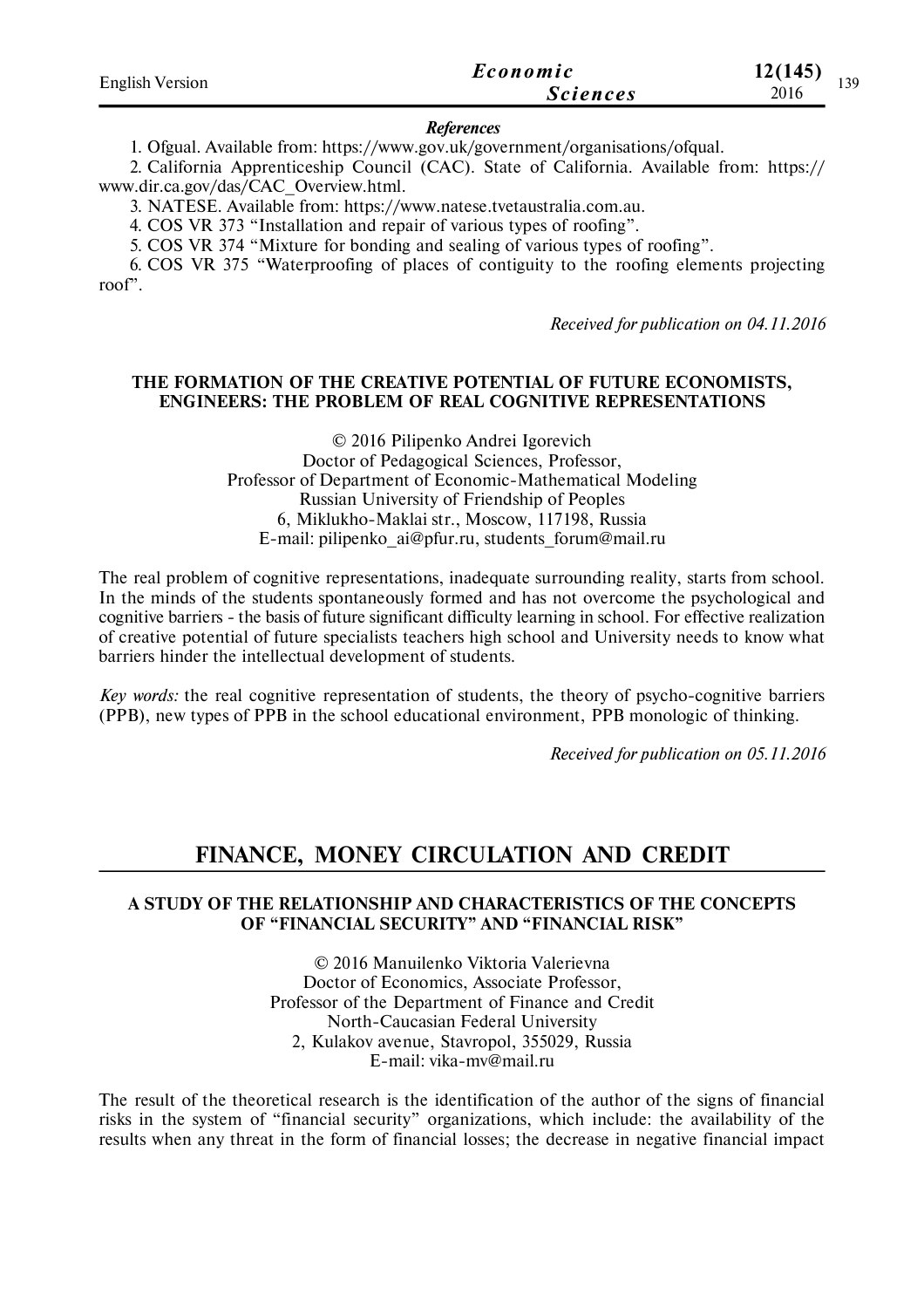|                     | Economic        | 12(145) |
|---------------------|-----------------|---------|
| 140 English Version | <b>Sciences</b> | 2016    |

due to the implementation of financial instruments (insurance, hedging, limitation, etc.); the result of the implementation of risk - losses profits.

*Key words:* the financial security system, financial risk, threat, external factors, risk events.

In modern conditions the concept of "financial security" and "financial risk" are interrelated. Financial security of the organization provided in the conditions of transformation of the external environment, creating the emergence of a risk situation, and a number of financial risks. Ensuring the financial security of the organization is focused on managing total financial risk for the neutralization and (or) minimize the negative consequences of their implementation. The basis for building strategies to ensure the financial security of the organization - classification of financial risk types, based on identifying the generating source. All of the above testifies to the topicality and timeliness of the studies. The work established that financial risk in the system "financial security" is one of the most complicated categories, with key characteristics as an economic form of manifestation, the probability of realization of risk expected unfavorable consequences, variability level, the objective uncertainty of the external environment etc. In the system of "financial security" "financial risk" is interpreted by the author as risk probability, risk event, risk activities. The result of the theoretical research is the identification of the author of the signs of financial risks in the system of "financial security" organizations, which include: the availability of the results when any threat in the form of financial losses; the decrease in negative financial impact due to the implementation of financial instruments (insurance, hedging, limitation, etc.); the result of the implementation of risk - losses profits.

The aim of the study was to examine the relationship and describe the concept of "financial security" "financial risk" of the organization.

Theoretical and methodological basis of research: works of Russian and foreign scientists. Methodological basis of research: logical, situation scientific approaches to the study of the concepts of "financial security" "financial risk" of the organization.

The theoretical significance of the study lies in the classification of views of Russian and foreign authors to the definition of "financial security", "financial risk" of the organization, the view of the author's position on this issue. A separate theoretical theses of the research it is advisable to use as teaching material for the courses "Financial management", "Financial security", etc.

### *References*

1. Kleiner G.B. (2010) *Razvitie teorii ekonomicheskikh sistem i ee primenenie v korporativnom i strategicheskom upravlenii* [*The development of the theory of economic systems and its application in corporate and strategic management*]. Preprint # WP/2010/269. Moscow, 59 p.

2. Ozhegov S.I. (2012) *Tolkovyi slovar' russkogo yazyka: Ok. 100 000 slov, terminov i frazeologicheskikh vyrazhenii* [*Explanatory dictionary of the Russian language: OK. 100 000 words, terms and phraseological expressions*] / pod red. prof. L.I. Skvortsova. 28-e izd., pererab. Moscow, 1376 p.

3. Smit A. (1962) *Issledovanie o prirode i prichinakh bogatstva narodov* [*An inquiry into the nature and causes of the wealth of Nations*]. Moscow, 688 p.

4. Blank I.A. (2014) *Upravlenie finansovymi riskami* [*Financial risk management*]. Moscow, 598 p.

5. Balabanov I.T. (2012) *Osnovy finansovogo menedzhmenta* : ucheb. posobie [*Fundamentals of financial management*: studies. allowance]. Moscow, 528 p.

6. Lobanov A.A., Chugunov A.V. (2014) *Entsiklopediya finansovogo risk-menedzhmenta* [*Encyclopedia risk management financial*]. Moscow, 877 p.

7. Serdyukova E.D. (2008) Metodika upravleniya finansovymi riskami [Methods of financial risk management]. *General'nyi direktor*, 7, pp. 25-27.

*Received for publication on 06.11.2016*